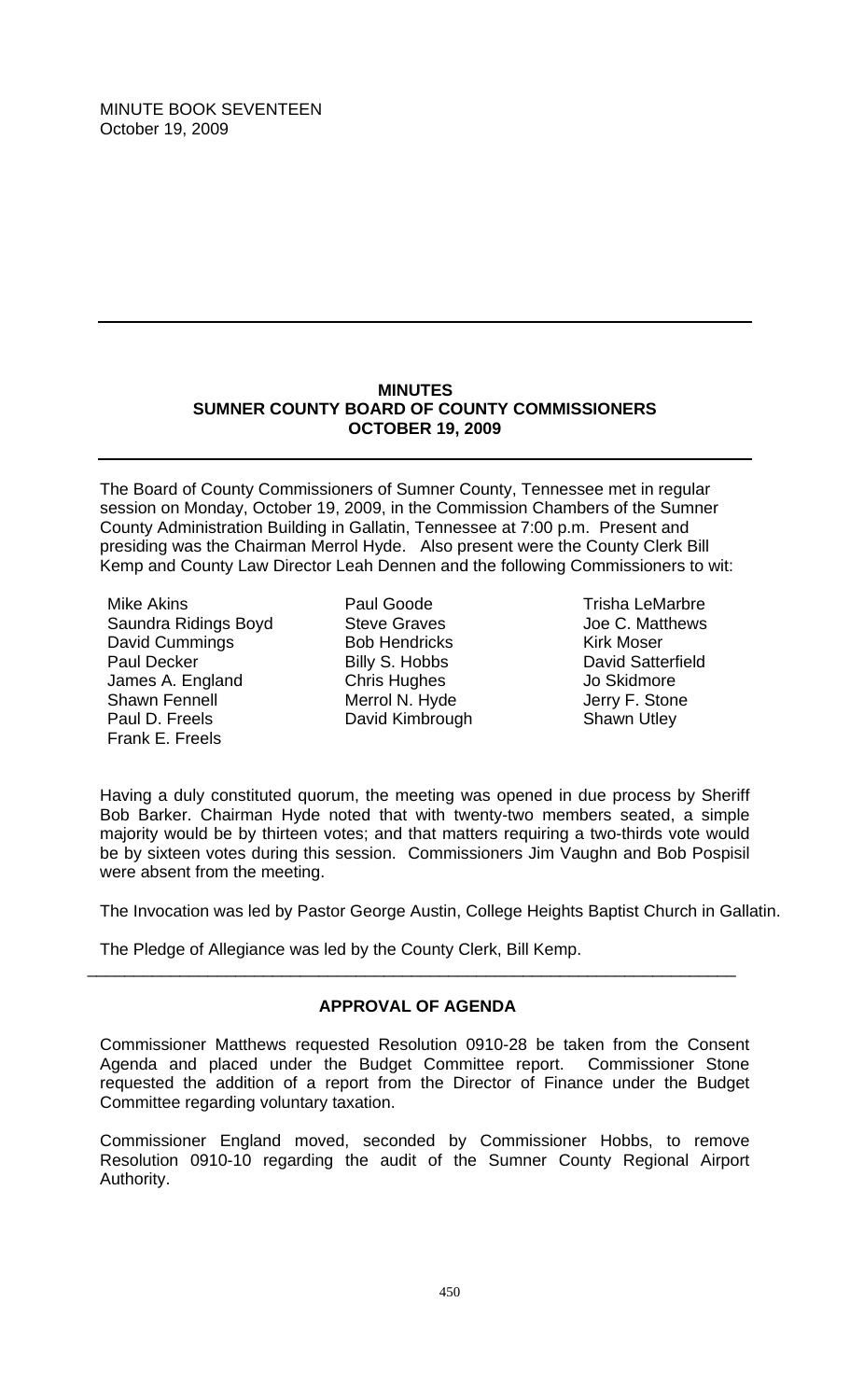The electronic vote was recorded in the following manner:

# REMOVE AIRPORT AUDIT FROM AGENDA

| <b>Akins</b>  |   | Fennell          |        | Cummings     |          |
|---------------|---|------------------|--------|--------------|----------|
| Utley         | N | Graves           | N      | Satterfield  |          |
| F. Freels     | N | <b>Matthews</b>  | N      | <b>Boyd</b>  | N        |
| England       | Y | <b>Hendricks</b> | Y      | LeMarbre     | N        |
| Moser         | N | <b>Decker</b>    | N      | Hyde         | N        |
| <b>Hughes</b> | N | Kimbrough        | N      | Goode        | N        |
| Skidmore      | Y | P. Freels        | Y      | <b>Stone</b> | Y        |
| <b>Hobbs</b>  |   |                  |        |              |          |
| <b>REMOVE</b> |   | Yes: 10          | No: 12 | Abs: 0       | 07:09 PM |

Chairman Hyde declared the resolution failed to pass.

 Commissioner Goode moved, and seconded by Commissioner Matthews, to adopt the agenda with the additions. The Commission approved the agenda as amended by unanimous voice vote of the body.

# **APPROVAL OF MINUTES**

 $\overline{\phantom{a}}$  , and the contribution of the contribution of the contribution of the contribution of the contribution of the contribution of the contribution of the contribution of the contribution of the contribution of the

Commissioner Matthews noted a correction to the minutes on Page 444 with reference to 0909-10 incorrectly referred to as 0909-09. The minutes for the meeting of this body held on September 21, 2009, and recorded in the office of the Clerk, Bill Kemp, were approved as amended by voice vote after Commissioner Skidmore made the motion, seconded by Commissioner Graves.

# **RECOGNITION OF THE PUBLIC**

Chairman Hyde opened the floor to allow the public to speak concerning any matter on the agenda.

Norman Tripp of 102 Saranac Trail in Hendersonville spoke on behalf of the Sumner County Planning Commission who requested the Commission defer the vote on Resolution 0910-11.

With no one else wishing to speak, recognition of the public was closed.

## **REPORT OF THE CHAIR**

\_\_\_\_\_\_\_\_\_\_\_\_\_\_\_\_\_\_\_\_\_\_\_\_\_\_\_\_\_\_\_\_\_\_\_\_\_\_\_\_\_\_\_\_\_\_\_\_\_\_\_\_\_\_\_\_\_\_\_\_\_\_\_\_\_\_\_\_\_

Commissioner Fennell introduced the following resolution:

## **A RESOLUTION HONORING ULYSSES S. BRENT**

 **WHEREAS,** Ulysses S. Brent was born on May 10, 1894, married bride, Bertha E. Athnip on August 16, 1911, in Millersville, Tennessee and raising nine wonderful children before his tragic death; and

**WHEREAS,** Mr. Ulysses S. Brent, tragically lost his life in the line of duty on May 9<sup>th</sup>, 1930 and with his passing, though decades ago, our county lost a dedicated officer, citizen, friend and a loving father whose legacy continues today; and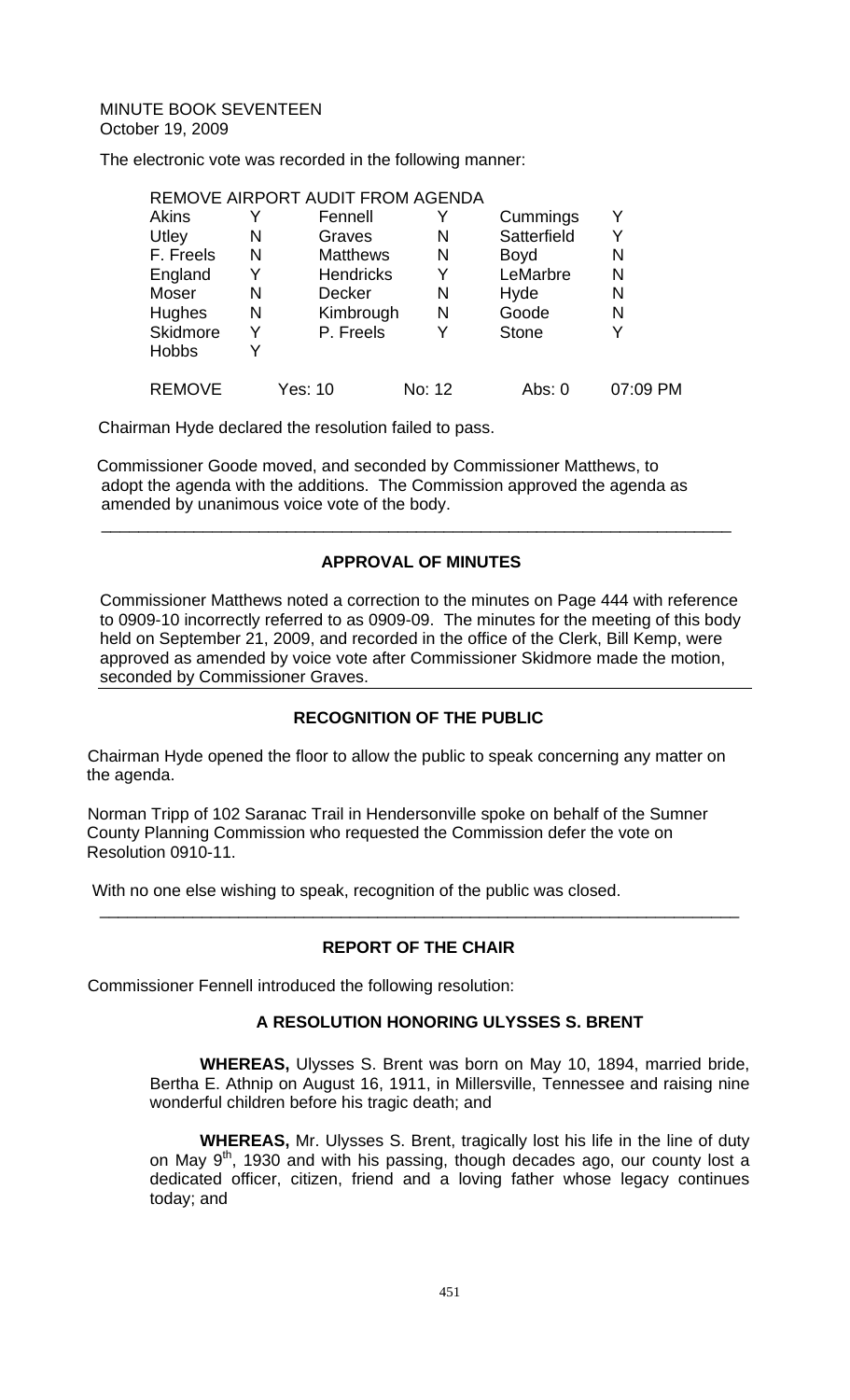**WHEREAS,** during his career as a law enforcement official, Mr. Brent put his life on the line and dedicated himself to caring for the lives and property of others and by his efforts made our county a better place to live.

**NOW, THEREFORE, BE IT RESOLVED** by the Sumner County Board of County Commissioners meeting in regular session on this the  $19<sup>th</sup>$  day of October, 2009, that this body does hereby express its appreciation and gratitude for the years of service and dedication of Mr. Ulysses S. Brent and this body further expresses its sympathy to the family of Ulysses S. Brent for their great loss; and

**BE IT FURTHER RESOLVED** that this body does hereby recognize Mr. Brent's tragic murder on May  $9<sup>th</sup>$ , 1930 a death in the line-of-duty and ask that all persons so memorialize him; and

**BE IT FURTHER RESOLVED** that this resolution shall be spread on the minutes of this body and the Clerk is to furnish a copy of this resolution to the family of Ulysses S. Brent.

Upon motion of Commissioner Fennell, seconded by Commissioner Akins, the Commission approved the resolution honoring Mr. Brent.

\_\_\_\_\_\_\_\_\_\_\_\_\_\_\_\_\_\_\_\_\_\_\_\_\_\_\_\_\_\_\_\_\_\_\_\_\_\_\_\_\_\_\_\_\_\_\_\_\_\_\_\_\_\_\_\_\_\_\_\_\_\_\_\_\_

 $\mathcal{L}_\mathcal{L} = \mathcal{L}_\mathcal{L} = \mathcal{L}_\mathcal{L} = \mathcal{L}_\mathcal{L} = \mathcal{L}_\mathcal{L} = \mathcal{L}_\mathcal{L} = \mathcal{L}_\mathcal{L} = \mathcal{L}_\mathcal{L} = \mathcal{L}_\mathcal{L} = \mathcal{L}_\mathcal{L} = \mathcal{L}_\mathcal{L} = \mathcal{L}_\mathcal{L} = \mathcal{L}_\mathcal{L} = \mathcal{L}_\mathcal{L} = \mathcal{L}_\mathcal{L} = \mathcal{L}_\mathcal{L} = \mathcal{L}_\mathcal{L}$ 

Commissioner Fennell introduced the following resolution:

# **A RESOLUTION HONORING MR. JOHN STITH DEPUTY**

**WHEREAS, Deputy John Stith was on duty the 9<sup>th</sup> of July, when he and** his partner where dispatched to a call concerning an infant not breathing and upon his arrival he quickly examined the child, diagnosed the child was suffocating, without hesitation revived the child, thereby saving his life; and

**WHEREAS,** Deputy Stith for this heroic action and daily commitment to his duty was named 2009 Deputy of the Year by the Hendersonville VFW; and

**WHEREAS,** Deputy Stith is not only a valuable member of the Sheriff's Office, but he has brought honor to his profession and for his efforts our county is a safer place to live.

**NOW, THEREFORE BE IT RESOLVED** by the Sumner County Board of County Commissioners meeting in regular session on this the  $19<sup>th</sup>$  day of October, 2009, that this body does hereby congratulate Deputy John Stith for this honor and commend him not only for his quick actions to save this one life, but for all he does each day; and

**BE IT FURTHER RESOLVED** that this resolution shall be spread on the minutes of this body and the Clerk is to furnish a copy of this resolution to Deputy John Stith.

\_\_\_\_\_\_\_\_\_\_\_\_\_\_\_\_\_\_\_\_\_\_\_\_\_\_\_\_\_\_\_\_\_\_\_\_\_\_\_\_\_\_\_\_\_\_\_\_\_\_\_\_\_\_\_\_\_\_\_\_\_\_\_\_

Upon motion of Commissioner Fennell, seconded by Commissioner Akins, the Commission approved the resolution honoring Deputy Stith.

\_\_\_\_\_\_\_\_\_\_\_\_\_\_\_\_\_\_\_\_\_\_\_\_\_\_\_\_\_\_\_\_\_\_\_\_\_\_\_\_\_\_\_\_\_\_\_\_\_\_\_\_\_\_\_\_\_\_\_\_\_\_\_\_\_\_\_\_\_\_\_\_\_\_\_\_\_\_\_\_\_\_\_\_\_\_

Commissioner Fennell introduced the following resolution:

## **A RESOLUTION HONORING DEPUTY DWIGHT WOODARD**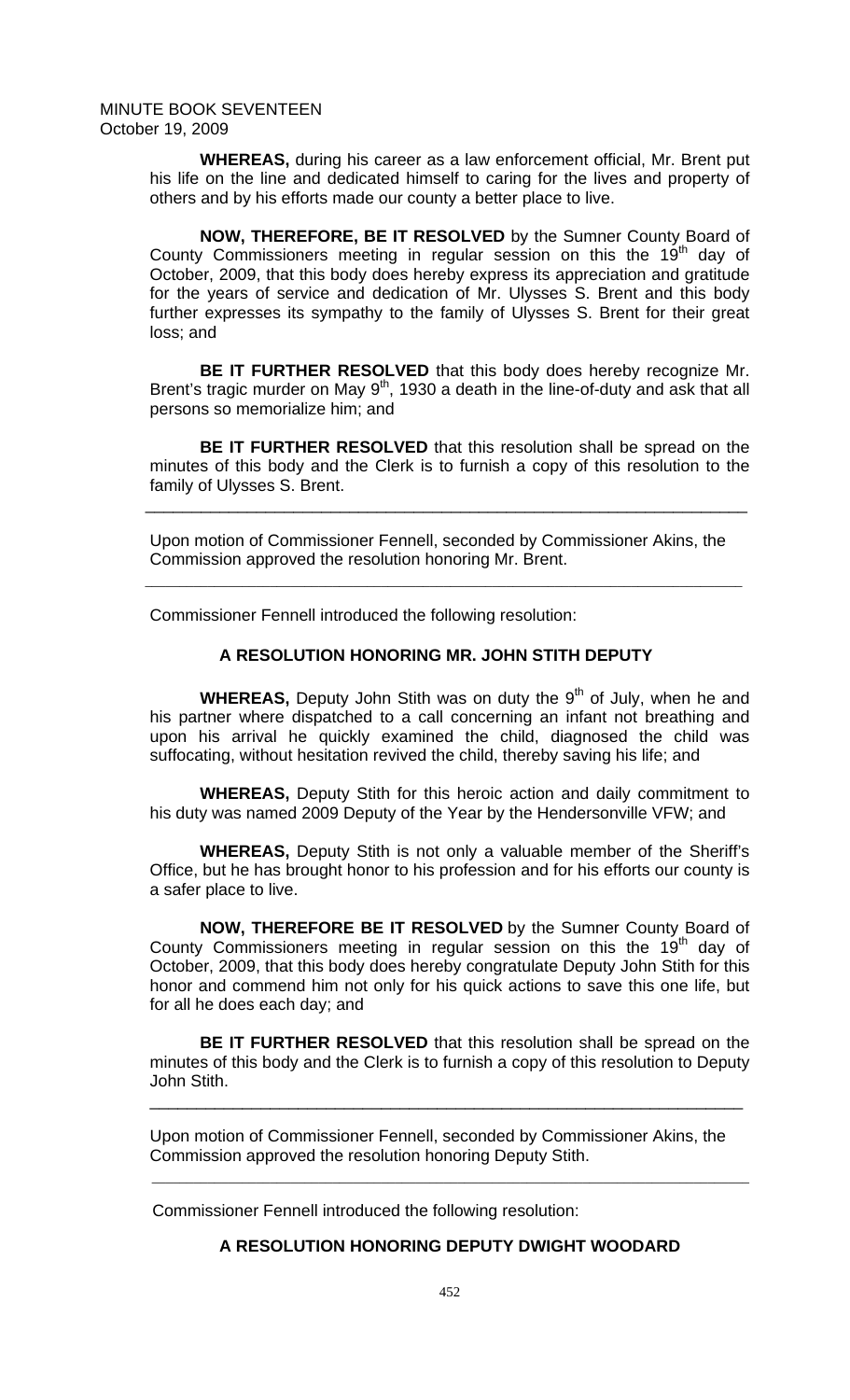**WHEREAS,** Deputy Dwight Woodard is retiring after accumulating over thirty years of service with the Sumner County Sheriff's office and is now greatly enjoying his retirement; and

**WHEREAS,** for his outstanding efforts, Deputy Dwight Woodard has touched the lives of countless citizens and thanks to his dedication, our county and community is a better place to live; and

**WHEREAS,** it is appropriate that Deputy Dwight Woodard be recognized for his diligent service and dedication to the citizens of Sumner County and the positive contribution to the countless citizens during his tenure.

**NOW, THEREFORE, BE IT RESOLVED** by the Sumner County Board of County Commissioners meeting in regular session on the 19<sup>th</sup> day of October, 2009, that this body expresses its appreciation and gratitude for the many years of service and dedication of Deputy Dwight Woodard and this body urges all the citizens of Sumner County to acknowledge the accomplishments and contributions made by Deputy Dwight Woodard to Sumner County; and

**BE IT RESOLVED** that this resolution shall be spread on the minutes of this body and the Clerk is to furnish a copy of this resolution to Deputy Dwight Woodard.

\_\_\_\_\_\_\_\_\_\_\_\_\_\_\_\_\_\_\_\_\_\_\_\_\_\_\_\_\_\_\_\_\_\_\_\_\_\_\_\_\_\_\_\_\_\_\_\_\_\_\_\_\_\_\_\_\_\_\_\_\_\_\_\_

**\_\_\_\_\_\_\_\_\_\_\_\_\_\_\_\_\_\_\_\_\_\_\_\_\_\_\_\_\_\_\_\_\_\_\_\_\_\_\_\_\_\_\_\_\_\_\_\_\_\_\_\_\_\_\_\_\_\_\_\_\_\_\_\_\_\_\_\_\_\_\_\_** 

Upon motion of Commissioner Fennell, seconded by Commissioner Akins, the Commission approved the resolution honoring Deputy Woodard.

Commissioner Akins introduced the following resolution:

## **A RESOLUTION HONORING HUNTER HENSON**

**WHEREAS,** Mr. Hunter Henson has dedicated his life to the service and care of others, and during the past decade has served as a Dispatcher, Emergency Medical Technician, Paramedic and Registered Nurse; and

**WHEREAS**, Mr. Hunter was recently recognized as the 2009 Paramedic of the Year by the Hendersonville VFW for his work in researching and developing the Post Cardiac Arrest Hypothermia procedure and protocol for Sumner County Emergency Medical Services; and

**WHEREAS,** for his outstanding efforts, Mr. Hunter has touched the lives of countless citizens and thanks to his dedication and selfless assistance, our county and community is a better place to live.

**NOW, THEREFORE BE IT RESOLVED** by the Sumner County Board of County Commissioners meeting in regular session on this the  $19<sup>th</sup>$  day of October, 2009, that this body does hereby congratulate Mr. Hunter Henson for his recognition and commend him for the outstanding dedication and commitment that he has given and continues to give to this community; and

**BE IT FURTHER RESOLVED** that this resolution shall be spread on the minutes of this body and the Clerk is to furnish a copy of this resolution to Mr. Hunter Henson.

\_\_\_\_\_\_\_\_\_\_\_\_\_\_\_\_\_\_\_\_\_\_\_\_\_\_\_\_\_\_\_\_\_\_\_\_\_\_\_\_\_\_\_\_\_\_\_\_\_\_\_\_\_\_\_\_\_\_\_\_\_\_\_\_

 Upon motion of Commissioner Akins, seconded by Commissioner Fennell, the Commission approved the resolution honoring Mr. Henson.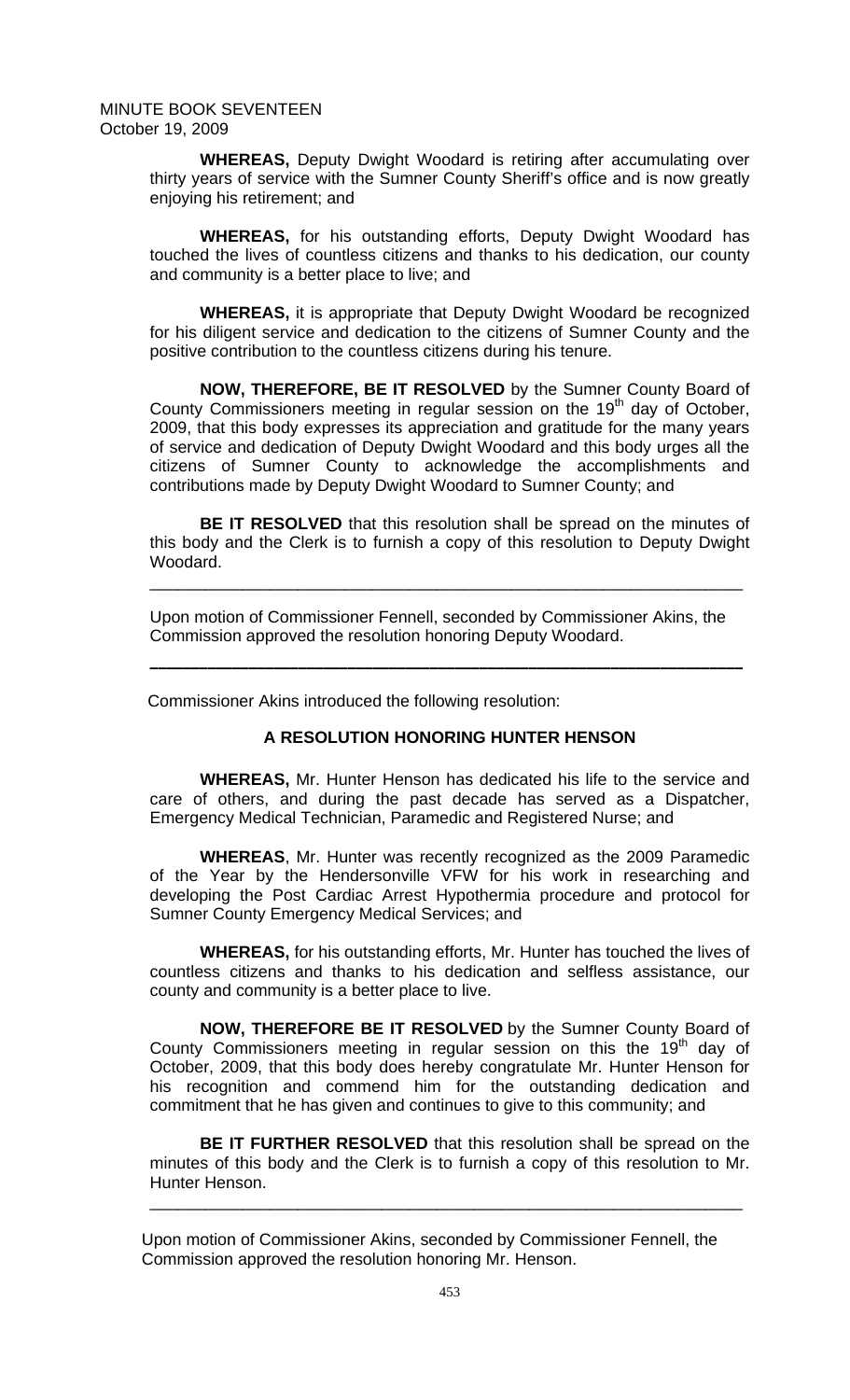Commissioner Akins introduced the following resolution:

 $\overline{\phantom{a}}$  ,  $\overline{\phantom{a}}$  ,  $\overline{\phantom{a}}$  ,  $\overline{\phantom{a}}$  ,  $\overline{\phantom{a}}$  ,  $\overline{\phantom{a}}$  ,  $\overline{\phantom{a}}$  ,  $\overline{\phantom{a}}$  ,  $\overline{\phantom{a}}$  ,  $\overline{\phantom{a}}$  ,  $\overline{\phantom{a}}$  ,  $\overline{\phantom{a}}$  ,  $\overline{\phantom{a}}$  ,  $\overline{\phantom{a}}$  ,  $\overline{\phantom{a}}$  ,  $\overline{\phantom{a}}$ 

## **A RESOLUTION HONORING JAMES POLLARD**

**WHEREAS,** Mr. James Pollard has dedicated his life for the last two decades to the service and care of others, during which time he has served as a paramedic with Sumner County Emergency Medical Services and for his twenty years of service he should be recognized; and

**WHEREAS,** Mr. Pollard by his selfless endeavors has touched the lives of countless citizens and for his heroic efforts, our county is a better place to live; and because of his commitment to Sumner County Emergency Medical Services, all citizens owe him a debt of gratitude.

**NOW, THEREFORE BE IT RESOLVED** by the Sumner County Board of County Commissioners meeting in regular session on this the  $19<sup>th</sup>$  day of October, 2009, that this body does hereby congratulate and commend Mr. James Pollard for his twenty years of outstanding service with Sumner County Emergency Services and for his dedication and commitment to this community; and

**BE IT FURTHER RESOLVED** that this resolution shall be spread on the minutes of this body and the Clerk is to furnish a copy of this resolution to Mr. James Pollard.

Upon motion of Commissioner Akins, seconded by Commissioner Fennell, the Commission approved the resolution honoring Mr. Pollard.

**\_\_\_\_\_\_\_\_\_\_\_\_\_\_\_\_\_\_\_\_\_\_\_\_\_\_\_\_\_\_\_\_\_\_\_\_\_\_\_\_\_\_\_\_\_\_\_\_\_\_\_\_\_\_\_\_\_\_\_\_\_\_\_\_\_\_\_\_\_\_\_\_**

County Executive introduced the following resolution:

## **A RESOLUTION HONORING KAYE IRELAND**

 **WHEREAS,** Mrs. Kaye Ireland, has been employed by the Sumner County Convention and Visitor Bureau since 2000 and has served as Executive Director since August 2004; and

**WHEREAS,** during her tenure, Kaye Ireland implemented the successful Heritage Marketing Grants Program for historic sites for our county, strengthened participation in the Tennessee Civil War Trail Program and increased marketing efforts through advertisements and website expansion; and

**WHEREAS,** it is appropriate that Kaye Ireland be recognized and commended for her dedication to our county and help she provided to all; and

**WHEREAS,** Kaye and her husband, Jerold, who recently retired from TVA, plan to explore their many creative hobbies, travel a bit and enjoy life in Sumner County.

**NOW, THEREFORE, BE IT RESOLVED** by the Sumner County Board of County Commissioners meeting in regular session on this the  $19<sup>th</sup>$  day of October, 2009, that this body expresses its appreciation and gratitude for the many years of service and dedication of Kaye Ireland and this body urges all the citizens of Sumner County to acknowledge the contributions made by Kaye Ireland to Sumner County; and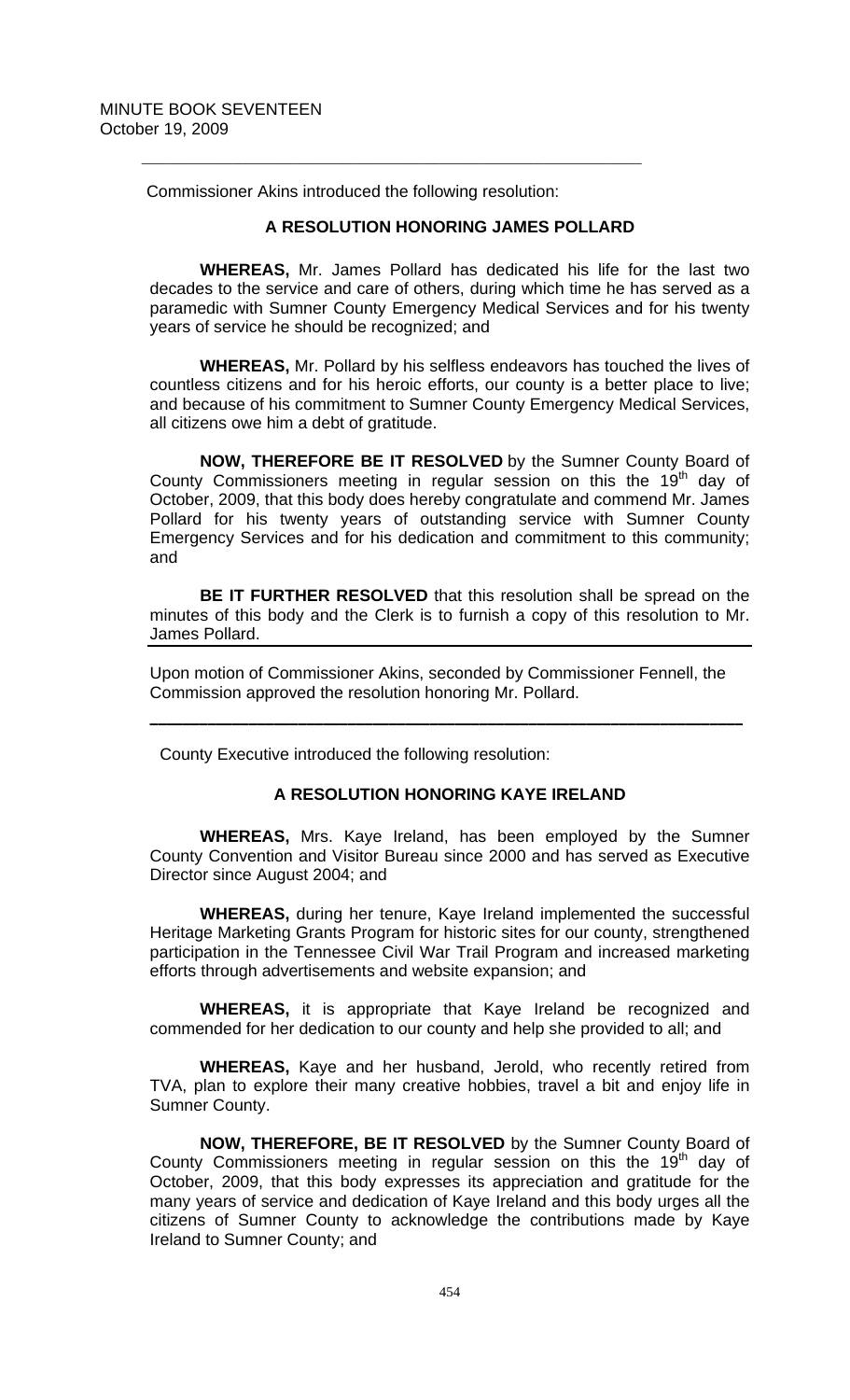**BE IT FURTHER RESOLVED** that this resolution shall be spread on the minutes of this body and the Clerk is to furnish a copy of this resolution to Mrs. Kaye Ireland.

Upon motion of Commissioner LeMarbre, seconded by Commissioner Goode, the Commission approved the resolution honoring Mrs. Ireland.

Commissioner Hughes introduced the following resolution and moved for approval. Commissioner Goode seconded the motion.

**\_\_\_\_\_\_\_\_\_\_\_\_\_\_\_\_\_\_\_\_\_\_\_\_\_\_\_\_\_\_\_\_\_\_\_\_\_\_\_\_\_\_\_\_\_\_\_\_\_\_\_\_\_\_\_\_\_\_\_\_\_\_\_\_\_\_\_\_\_\_\_\_**

## **0910-02 A RESOLUTION NAMING THE COMMISSION CHAMBER OF THE SUMNER COUNTY ADMINISTRATION BUILDING IN MEMORY OF FORMER COUNTY EXECUTIVE BETHEL BROWN**

**WHEREAS,** Judge Bethel Brown gave almost three decades of service to the people of our community, county, state, and country in numerous areas; and

**WHEREAS,** Judge Brown served as a County Executive, County Judge and as a member of countless committees, but also as a leader whose only goal was first to his family and then to his community large or small; and

**WHEREAS,** during his years of service, Judge Brown was instrumental in the growth and development of our county as well as the preservation of the great history of the area.

**NOW, THEREFORE, BE IT RESOLVED** by the Sumner County Board of County Commissioners meeting in regular session on this the 19<sup>th</sup> day of October, 2009 that this body hereby names the Commission Chamber of the Sumner County Administration Building in memory of former County Executive, Judge Bethel Brown in recognition of his lifelong service to Sumner County; and

**BE IT FURTHER RESOLVED** that the facility be so designated and an appropriate plaque honoring Judge Brown be placed in the Chambers.

\_\_\_\_\_\_\_\_\_\_\_\_\_\_\_\_\_\_\_\_\_\_\_\_\_\_\_\_\_\_\_\_\_\_\_\_\_\_\_\_\_\_\_\_\_\_\_\_\_\_\_\_\_\_\_\_\_\_\_\_\_\_\_\_

\_\_\_\_\_\_\_\_\_\_\_\_\_\_\_\_\_\_\_\_\_\_\_\_\_\_\_\_\_\_\_\_\_\_\_\_\_\_\_\_\_\_\_\_\_\_\_\_\_\_\_\_\_\_\_\_\_\_\_\_\_\_\_\_

Chairman Hyde declared the resolution approved upon voice vote of the body.

The County Executive read the following resolution into the record:

#### **A RESOLUTION HONORING BETHEL BROWN**

 **WHEREAS,** Judge Bethel Brown who recently passed away, will be remembered as a great politician, citizen, father, grandfather and greatgrandfather, husband and friend; and

**WHEREAS,** Judge Bethel Brown lived in the Shackle Island community for 54 years and in addition to his notable political career, owned and operated Brown's T.V. Sales and Services for 24 years; and

**WHEREAS,** Judge Brown gave nearly three decades of dedicated service to Sumner County Government, during which time he functioned as a County Magistrate, County Judge, and County Executive, where he served three consecutive terms; and also served on many committees and aided countless citizens; and

**WHEREAS,** during his tenure, Judge Brown was chairman of the Board at Sumner Regional Medical Center, was a member and past chairman of the Greater Nashville Regional Council, Four Lakes Authority and Regional Transit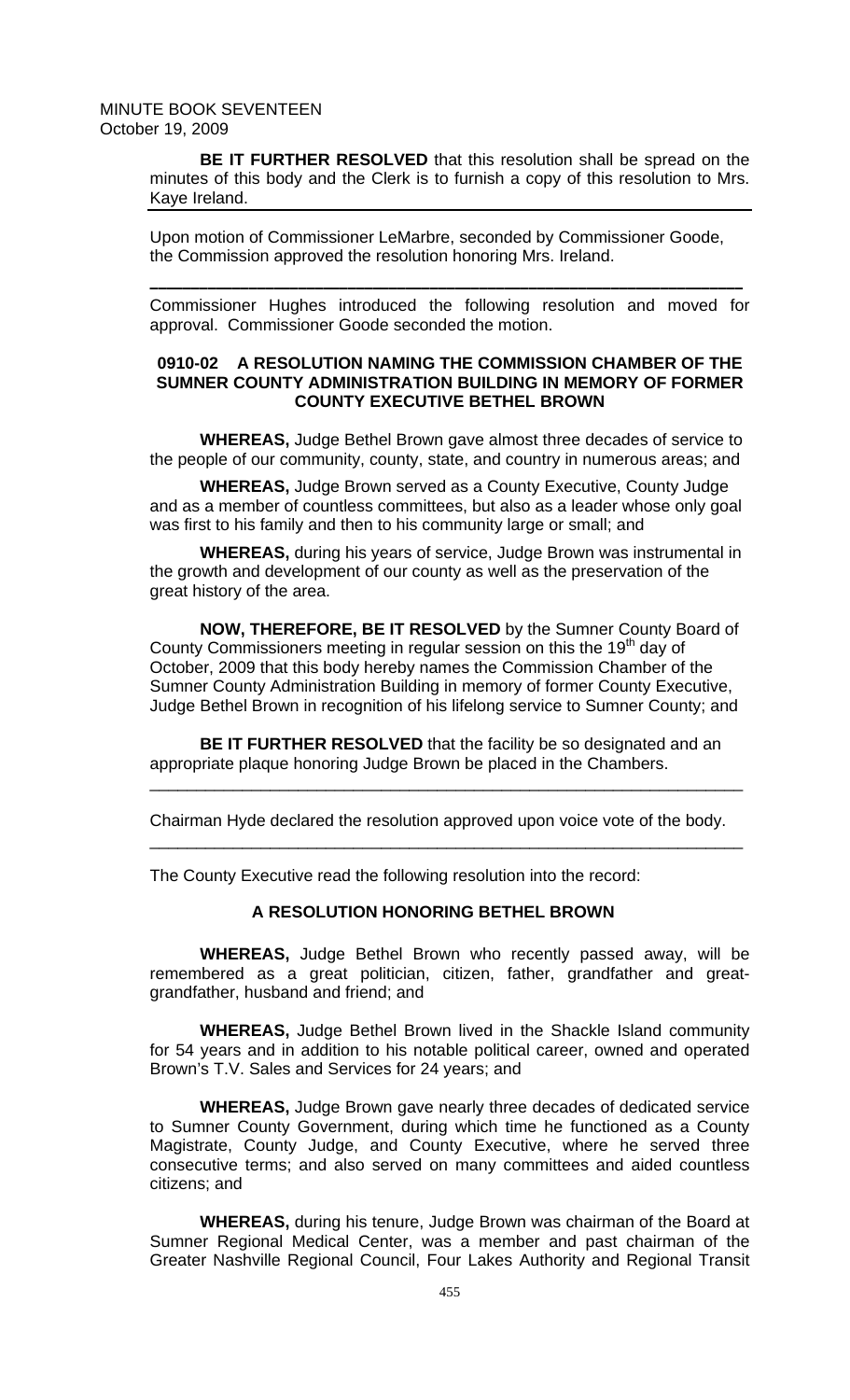> Authority; and he was also a Mason for 55 years, and an active member of the Goodlettsville First Baptist Church; and

> **WHEREAS**, it is appropriate that Judge Bethel Brown be remembered for the very significant contribution he made to Sumner County through his dedication and involvement with the community and thanked for the thousands of lives he touched.

> **NOW, THEREFORE, BE IT RESOLVED** by the Sumner County Board of County Commissioners meeting in regular session on this the  $19<sup>th</sup>$  day of October, 2009, that this body hereby remembers Judge Bethel Brown for his dedication and service to the citizens and the community and this body further expresses its sympathy to the family of Bethel Brown for their great loss; and

> **BE IT FURTHER RESOLVED** that this resolution shall be spread on the minutes of this body and the Clerk is to furnish a copy of this resolution to the family of Judge Bethel Brown.

> Upon motion of Commissioner Frank Freels, seconded by Commissioner Goode, the Commission approved the resolution honoring Mr. Brown in memoriam.

**\_\_\_\_\_\_\_\_\_\_\_\_\_\_\_\_\_\_\_\_\_\_\_\_\_\_\_\_\_\_\_\_\_\_\_\_\_\_\_\_\_\_\_\_\_\_\_\_\_\_\_\_\_\_\_\_\_\_\_\_\_\_\_\_\_\_\_\_\_\_\_\_**

\_\_\_\_\_\_\_\_\_\_\_\_\_\_\_\_\_\_\_\_\_\_\_\_\_\_\_\_\_\_\_\_\_\_\_\_\_\_\_\_\_\_\_\_\_\_\_\_\_\_\_\_\_\_\_\_\_\_\_\_\_\_\_\_

Without objection, Chairman Hyde deferred the resolution honoring the Hendersonville High School Golf Team for one month.

# **REPORT FROM COUNTY OFFICIALS**

 **\_\_\_\_\_\_\_\_\_\_\_\_\_\_\_\_\_\_\_\_\_\_\_\_\_\_\_\_\_\_\_\_\_\_\_\_\_\_\_\_\_\_\_\_\_\_\_\_\_\_\_\_\_\_\_\_\_\_\_\_\_\_\_\_** 

By motion of Commissioner Skidmore, seconded by Commissioner Akins, the commissioners approved unanimously the filing as received of the following reports: County Investments, County General Fund, County Debt Service Fund, County Highway Fund, County Capital Outlay Fund, School General Purpose Fund, School Federal Projects Fund, School Food Service Fund, Employee Health Insurance Trust Fund, Employee Dental Insurance Trust Fund, Casualty Insurance Trust Fund, County Trustee Funds, Special Reports: County Dental Insurance Claim Payments, County Health Insurance Claim Payments, County Property Tax Collections, County EMS Billing/Collections/Balances, County Sales Tax Collections, County Wheel Tax Collections, County Tax Rates/Property Values and County School Loan Program Rates. Approval of the filing of these records does not certify to the accuracy of the documents.

Chairman Hyde introduced the following resolution:

## **0910-NOT A RESOLUTION TO APPROVE AND ACCEPT APPLICATIONS FOR NOTARY PUBLIC POSITIONS AND PERSONAL SURETY GUARANTORS**

 **WHEREAS,** according to the law of the State of Tennessee, an individual must apply for the office of notary public in the county of residence, or of their principal place of business; and

 **WHEREAS**, state statute requires personal sureties making bonds for notaries publics to be approved by the Sumner County Commission; and

 **WHEREAS,** said applicant must be approved by the County Commission assembled; and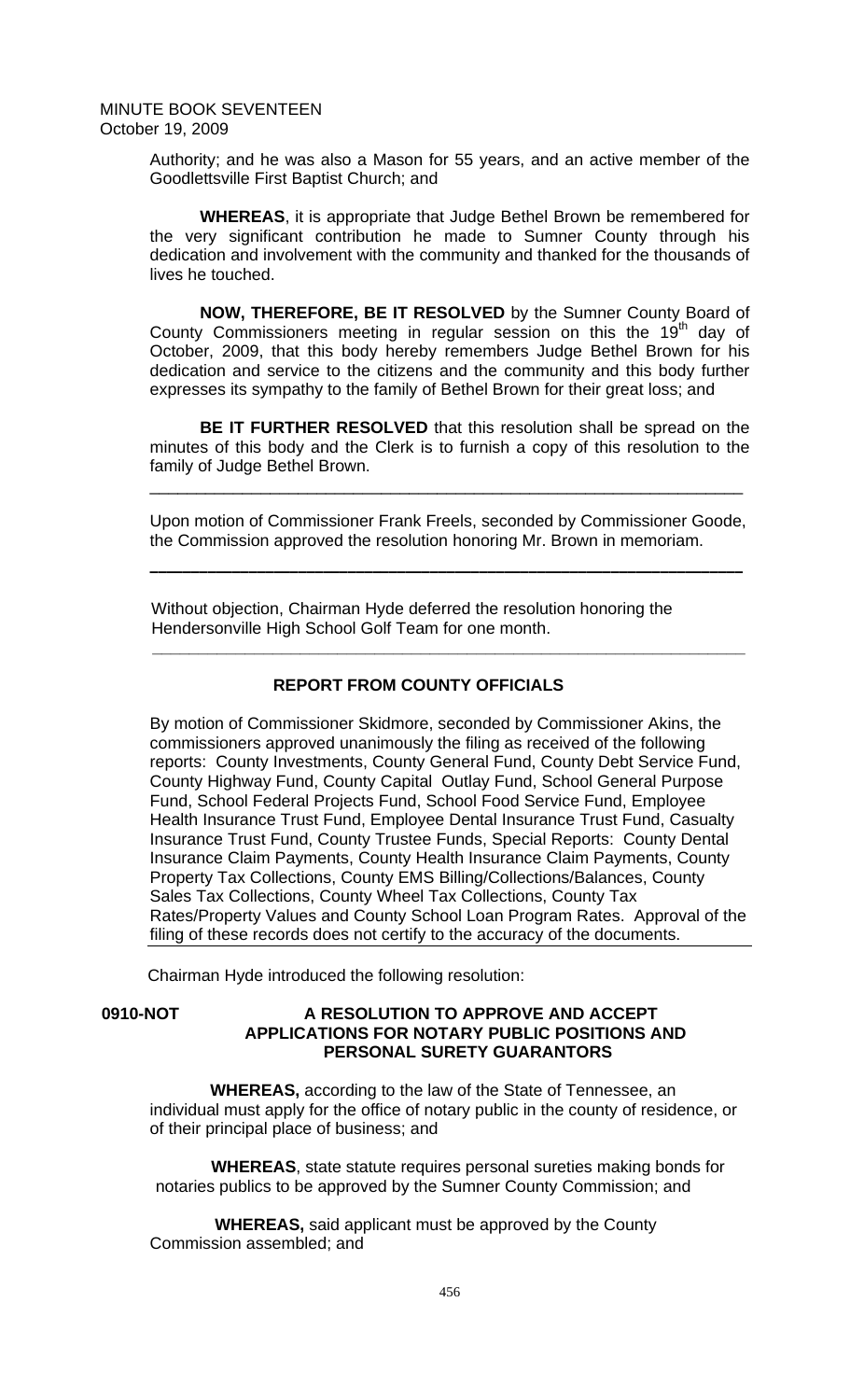**WHEREAS,** Bill Kemp, Sumner County Clerk, has certified according to the records of his office that the persons named on the attached listing labeled "SUMNER COUNTY NOTARY PUBLIC APPLICATIONS and SURETY GUARANTORS" have duly applied for the positions so sought; and

# **BE IT FURTHER RESOLVED THAT THIS TAKE EFFECT FROM AND AFTER PASSAGE.**

# **LIST OF NOTARIES PUBLIC**

 **–––––––––––––––––––––––––––––––––––––––––––––––––––––––––** 

BROWN, KAREN LESLIE BRUCE, STEPHANIE S. CAMPBELL, PEGGY M CARR, KAREN RENEE CHERRY, TONYA BRILEY COMPTON, JODIE KAY CRAIG, BRITTANY DAWN CRUMP, RAYMOND PHILIP DAUGHTRY, DARLENE DYER DURHAM, GINA DARLENE FRANKS, VIRGINIA A. FRIZZELL, LINDA KAY FUQUA, KAROL DENISE GAMBRELL, JACKIE RAY GOODWIN, TARA GRACE HARMON, VICKIE KILLIAN HOLLEMAN, HENRY MACK HOLLEY, VINCENT R HOLLIS, PATRICIA ANN JOHNSON, BETINA ANNE JONES, PAMELA CARR KELLER, KIMBERLY MARIE LIND, CHRISTINE LEE

MARTIN, AMY S MCCREARY, LISA A MCFADDEN, VICKIE DIANNE MCMAHON, DAWN M MILLER, BRYAN RACHEL MONROE, BRENDA HARRIS MORGAN, SCARLET ROBERTA NORMAN, LYDIA YVETTE OSBORNE, LINDA CHRISTINE PARKER, ANGIE J PITTMAN, BEVERLY BRADSHAW QUINN, JENNIFER RENEE ROGERS, STACEY C SEAGRAVES, DIXIE L SNEAD, PATRICE ANN STARNES, KIMBERLY RENEE\' THOMPSON, JANET ERICA TILLMAN, AMANDA L WAGGONER, ANGIE DAWN WEST, ANGELA WHEELER, LOIS JEAN WOOD, NANCY MCPEAK WOODS, DAPHNE MELISSA

PERSONAL SURETY WHITLEY, LAWRENCE RAY TOMPKINS, RICHARD A PAGE, BRENDA M DURHAM, GINA TILLMAN, AMANDA L DAUGHTRY, DARLENE

Upon motion of Commissioner Akins, seconded by Commissioner Graves, voting was recorded in the following manner:

| Akins        |   | Fennell          | Y     | Cummings     |   |          |
|--------------|---|------------------|-------|--------------|---|----------|
| Utley        |   | Graves           | Y     | Satterfield  | Y |          |
| F. Freels    | Y | <b>Matthews</b>  | Y     | <b>Boyd</b>  |   |          |
| England      | Y | <b>Hendricks</b> | Y     | LeMarbre     | Y |          |
| Moser        | Y | <b>Decker</b>    | Y     | Hyde         | Y |          |
| Hughes       | Y | Kimbrough        | Y     | Goode        | Y |          |
| Skidmore     | Y | P. Freels        |       | <b>Stone</b> | Α |          |
| <b>Hobbs</b> | Y |                  |       |              |   |          |
| 0910-NOTARY  |   | <b>Yes: 21</b>   | No: 0 | Abs: 1       |   | 07:36 PM |

Chairman Hyde declared the election of Notaries Public by the body.

 $\overline{\phantom{a}}$  , and the contribution of the contribution of the contribution of the contribution of the contribution of the contribution of the contribution of the contribution of the contribution of the contribution of the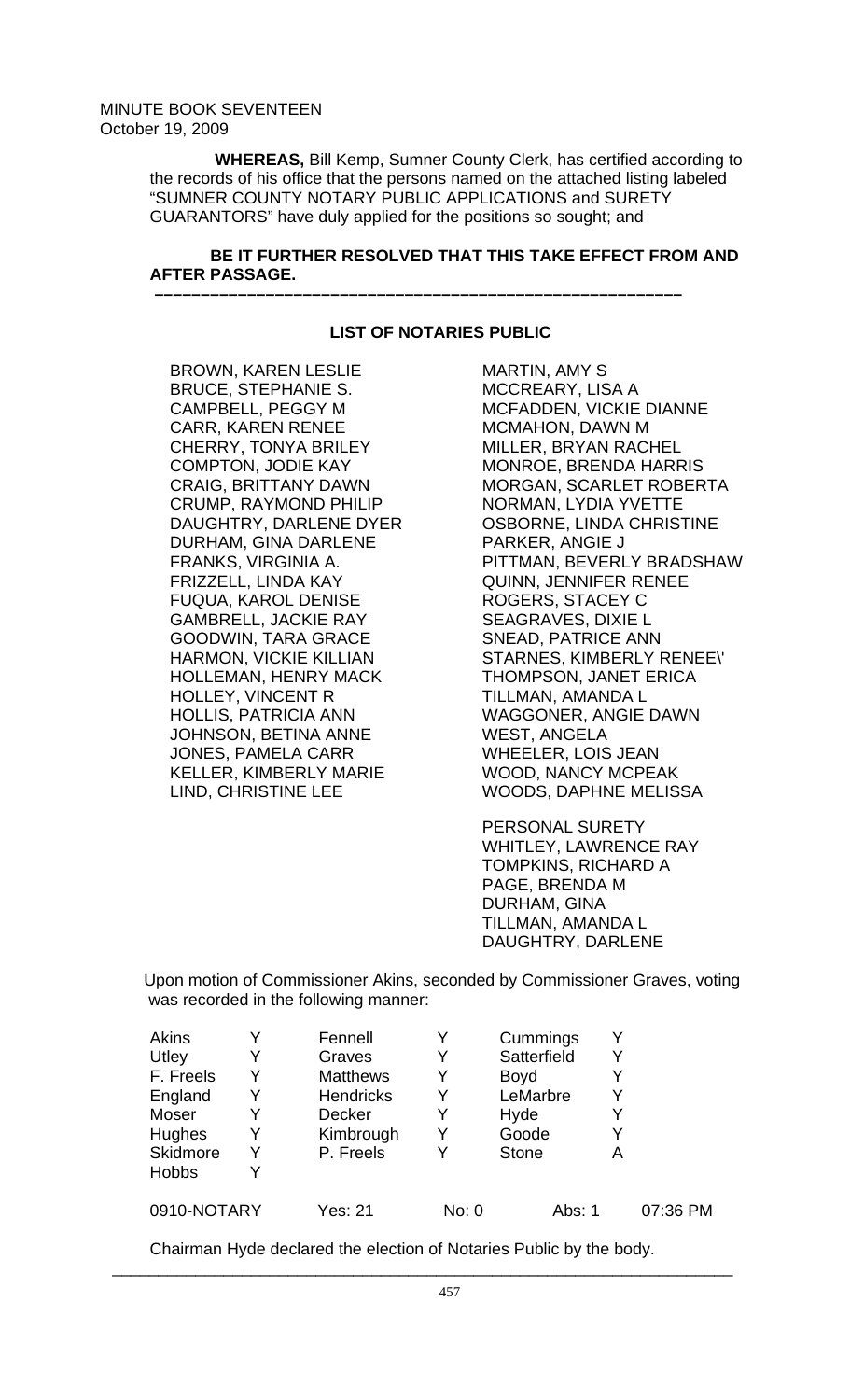# **COMMITTEE ON COMMITTEES**

 Commissioner LeMarbre reported that the Committee on Committees voted to approve Commission Graves to serve on the Health and Safety Board, replacing Commissioner Pospisil. She moved and Commissioner Akins seconded the motion which passed by unanimous voice vote.

Commissioner LeMarbre brought forth the appointment of Bob Pospisil to serve on the Law Enforcement Subcommittee replacing Saundra Boyd who resigned. Commissioner LeMarbre so moved and was seconded by Commissioner Hughes. The motion carried by unanimous voice vote of the body.

Commissioner LeMarbre brought forth the appointment of Don Dickerson to serve on the Zoning Board of Appeals for a five-year term replacing Mike Williams. The motion carried by unanimous voice vote after a motion by Commissioner LeMarbre, seconded by Commissioner Stone.

 Commissioner LeMarbre brought forth the appointment of J. R. Ernst to fill the unexpired term of the late Wally Nicoll on the Board of Tourism. She moved and was seconded by Commissioner Kimbrough. The motion was approved unanimously by voice vote of the body.

Commissioner LeMarbre announced the following:

- Deferred -Regional Library Board -Thomas Neal, Jr. Resigned Terms ends July 2010, Three-Year Term
- Next Month:
	- a) Ethics Committee
	- b) Board of Construction Appeals Two Alternates
	- c) Health, Education and Housing Facilities Board to fill the Vacancy of the late Bethel Brown

\_\_\_\_\_\_\_\_\_\_\_\_\_\_\_\_\_\_\_\_\_\_\_\_\_\_\_\_\_\_\_\_\_\_\_\_\_\_\_\_\_\_\_\_\_\_\_\_\_\_\_\_\_\_\_\_\_\_\_\_\_\_\_\_\_\_\_\_\_\_\_\_\_\_\_

# **EDUCATION COMMITTEE**

 Commissioner Decker reported that there were two resolutions, 0910-13 and 0910-14, passed by the Education Committee under the Budget Committee report.

**\_\_\_\_\_\_\_\_\_\_\_\_\_\_\_\_\_\_\_\_\_\_\_\_\_\_\_\_\_\_\_\_\_\_\_\_\_\_\_\_\_\_\_\_\_\_\_\_\_\_\_\_\_\_\_\_\_\_\_\_\_\_\_\_\_\_\_\_\_** 

# **EMERGENCY SERVICES COMMITTEE**

 Commissioner Fennell introduced the following resolution and moved for approval. Commissioner Matthews seconded the motion.

# **0910-01 A RESOLUTION AUTHORIZING A GIFT TO DWIGHT WOODARD OF HIS SERVICE WEAPON AND BADGE AS ADDITIONAL COMPENSATION FOR HIS SERVICES RENEDERED TO SUMNER COUNTY**

**BE IT RESOLVED** by the Sumner County Board of County Commissioners meeting in regular session on this the  $19<sup>th</sup>$  day of October, 2009, that this body hereby authorizes the gift to Dwight Woodard of his weapon (Serial No. MME956) and badge as additional compensation for his outstanding commitment and service to the citizens of Sumner County.

Upon voice vote of the body, the Commission voted to approve the resolution.

\_\_\_\_\_\_\_\_\_\_\_\_\_\_\_\_\_\_\_\_\_\_\_\_\_\_\_\_\_\_\_\_\_\_\_\_\_\_\_\_\_\_\_\_\_\_\_\_\_\_\_\_\_\_\_\_\_\_\_\_\_\_\_\_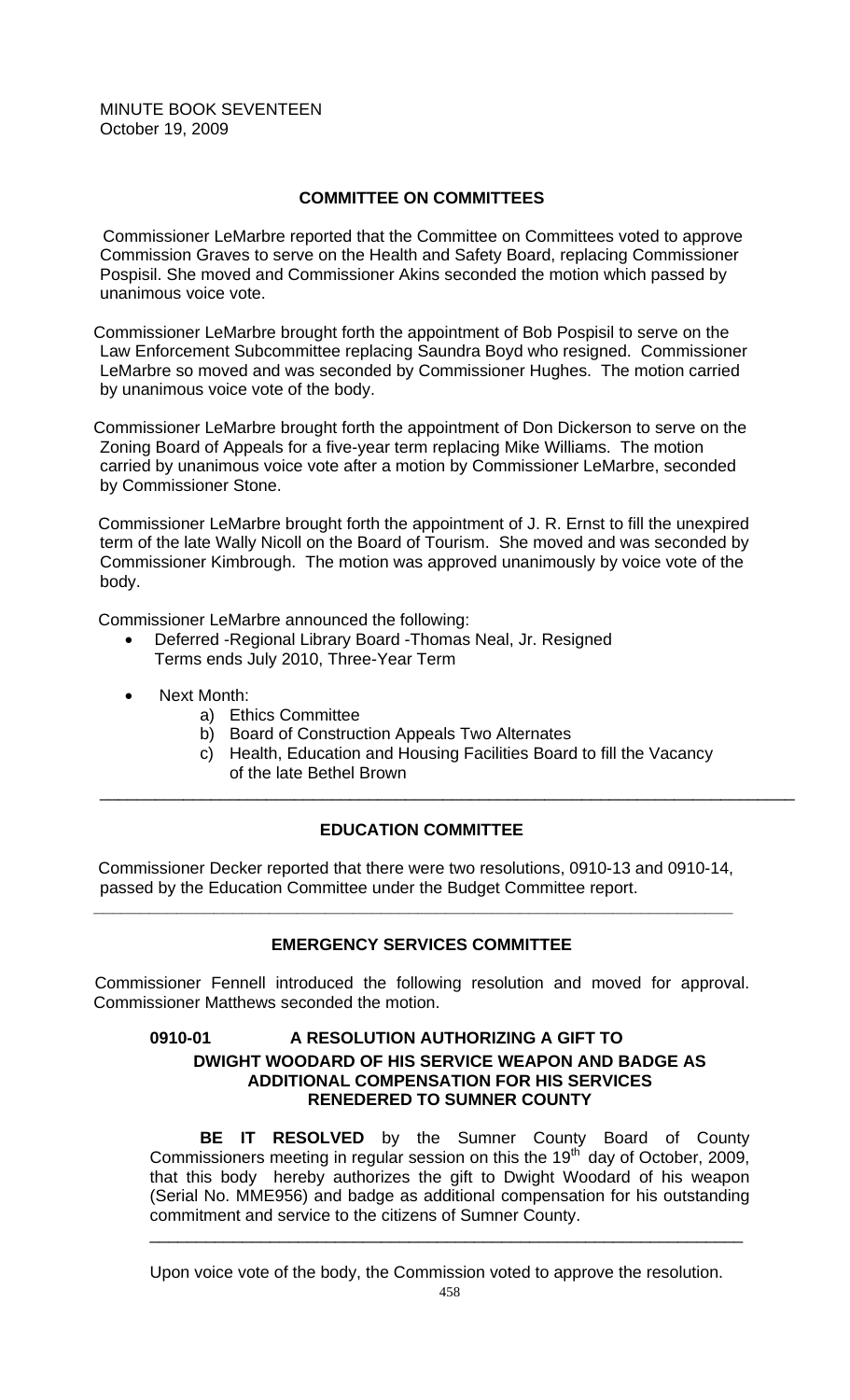# **HIGHWAY COMMISSION**

\_\_\_\_\_\_\_\_\_\_\_\_\_\_\_\_\_\_\_\_\_\_\_\_\_\_\_\_\_\_\_\_\_\_\_\_\_\_\_\_\_\_\_\_\_\_\_\_\_\_\_\_\_\_\_\_\_\_\_\_\_\_\_\_

Commissioner Graves introduced the following resolution and moved for approval. Commissioner Cummings seconded the motion.

## **0910-05 A RESOLUTION ACCEPTING KIDRON WAY IN SOMERSET DOWNS, PHASE 2 & 3 AS A COUNTY ROAD**

**BE IT RESOLVED** by the Sumner County Board of County Commissioners meeting in regular session on this the 19<sup>th</sup> day of October, 2009, that this body hereby accepts Kidron Way in Somerset Downs, Phase 2 & 3 as a county road as shown on the attached.

**BE IT FURTHER RESOLVED** that said road be added to the official Road List.

\_\_\_\_\_\_\_\_\_\_\_\_\_\_\_\_\_\_\_\_\_\_\_\_\_\_\_\_\_\_\_\_\_\_\_\_\_\_\_\_\_\_\_\_\_\_\_\_\_\_\_\_\_\_\_\_\_\_\_\_\_\_\_\_

Upon voice vote of the body, the Commission voted to approve the resolution.

Commissioner Graves introduced the following resolution and moved for approval. Commissioner Frank Freels seconded the motion.

\_\_\_\_\_\_\_\_\_\_\_\_\_\_\_\_\_\_\_\_\_\_\_\_\_\_\_\_\_\_\_\_\_\_\_\_\_\_\_\_\_\_\_\_\_\_\_\_\_\_\_\_\_\_\_\_\_\_\_\_\_\_\_\_

## **0910-06 A RESOLUTION ACCEPTING SUNSHINE LANE AS A COUNTY ROAD SUBJECT TO ALL THE COMPLETION BY OCTOBER 19, 2009 OF VARIOUS ITEMS**

**BE IT RESOLVED** by the Sumner County Board of County Commissioners meeting in regular session on this the 19<sup>th</sup> day of October, 2009 that this body does hereby accept the donation of Sunshine Lane as a county road subject to all of the following being completed by October 19, 2009:

- (1) survey made and provided of the approved right-of-way; and
- (2) deeding of same to the county; and
- (3) removal and relocation of any fences or other obstructions which interfere with the right of way.

**BE IT FURTHER RESOLVED** that this urgent action is necessary as a result of the present road work being undertaken in the area by the state of Tennessee. \_\_\_\_\_\_\_\_\_\_\_\_\_\_\_\_\_\_\_\_\_\_\_\_\_\_\_\_\_\_\_\_\_\_\_\_\_\_\_\_\_\_\_\_\_\_\_\_\_\_\_\_\_\_\_\_\_\_\_\_\_\_\_\_

Upon voice vote of the body, the Commission voted to approve the resolution. \_\_\_\_\_\_\_\_\_\_\_\_\_\_\_\_\_\_\_\_\_\_\_\_\_\_\_\_\_\_\_\_\_\_\_\_\_\_\_\_\_\_\_\_\_\_\_\_\_\_\_\_\_\_\_\_\_\_\_\_\_\_\_\_

Commissioner Graves introduced the following resolution and moved for approval. Commissioner Goode seconded the motion.

## **0910-07 A RESOLUTION ASKING CITY OFFICIALS AND OUR STATE REPRESENTATIVES TO ADDRESS COST INEQUITIES CREATED FOR COUNTIES BY CITY ANNEXATION AND DE-ANNEXATION OF ROADS**

**WHEREAS,** the last decade has seen many changes in the manner that cities are able to annex property and with this annexation place under the city jurisdiction, roads, businesses, residential subdivisions, commercial and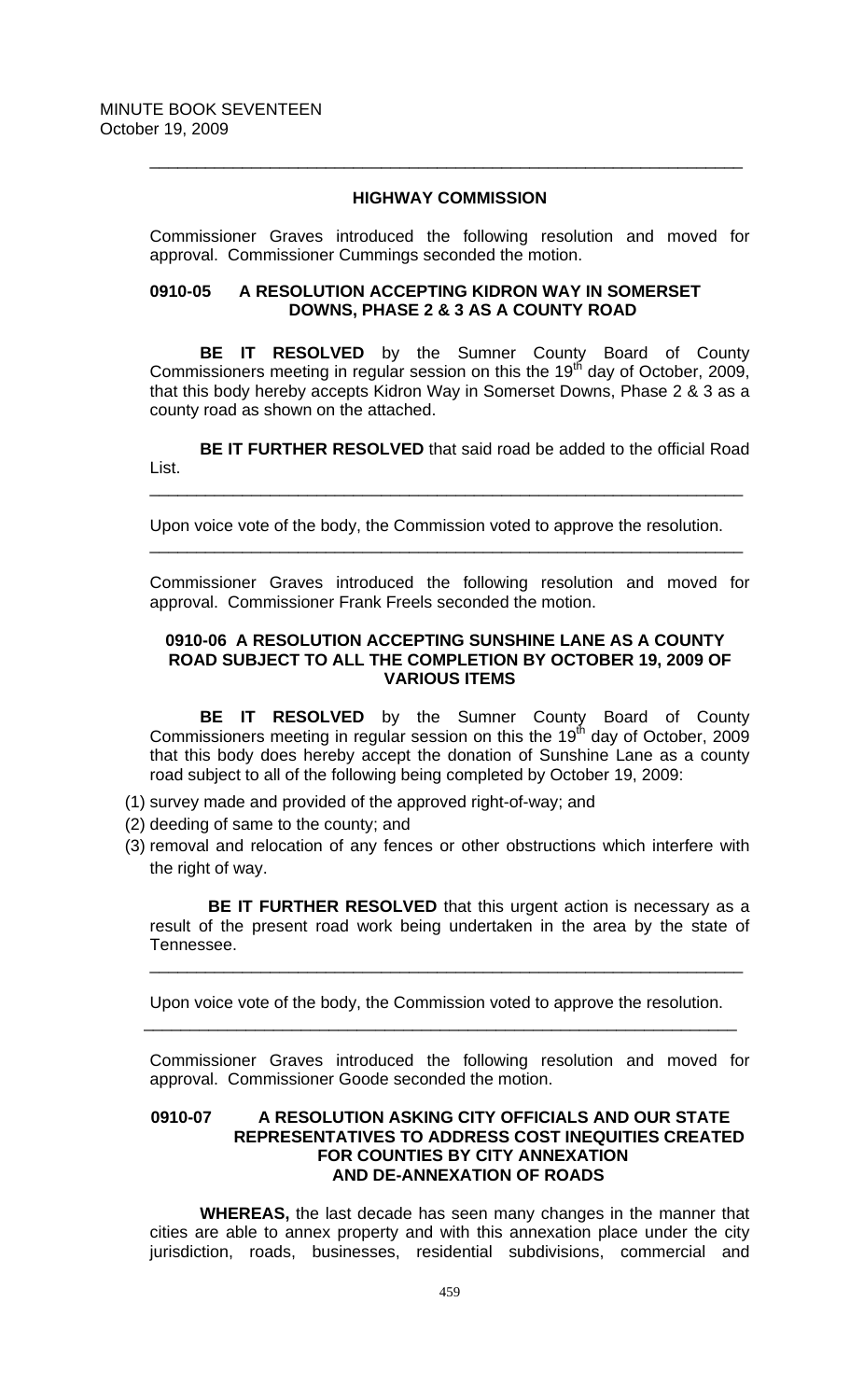industrial endeavors, thereby capturing various taxes as well as law enforcement fees; and

**WHEREAS,** in certain circumstances, cities will annex to the edge of a roadway, leaving just the road, street or highway under the control and responsibility of the County, but removing zoning, traffic safety into the area, taxation and other issues from the control of the county; and

**WHEREAS,** in other instances, a city may annex an area for a time, then de-annex the area leaving a roadway that has not been maintained or repaired and which provides a major safety issue and expense for the county; and

**WHEREAS,** a city may choose to annex a road only after the county has undertaken construction, renovation or maintenance of a roadway; and

**WHEREAS,** city limits are not properly marked, leaving confusion and concern regarding the ownership of the roadway by not only citizens, but emergency personnel, thereby hindering response times; and

**WHEREAS,** regardless of the act, the county most use limited county funds that are designated for the entire county road system in one area in order to provide road maintenance and repair to an area which benefits that particular city while the county is without the taxing abilities or control of the area.

**THEREFORE BE IS RESOLVED,** by the Sumner County Board of County Commissioners meeting in regular session on this the 19<sup>th</sup> day of October, 2009, that this body does hereby encourage all cities to undertake the following:

- (1) When annexing an area, take possession of an entire road so that consistency can be undertaken, and
- (2) Clearly mark city limits at all roads so that boundaries can be easily determined for emergency personnel, maintenance crews, utility personnel as well as citizens; and
- (3) Repair and maintain roads located within city boundaries so that such streets do not place an extra burden on the overall county and state road and highway system; and
- (4) Before any area can be de-annexed, the road must be brought up to current county standards before the action can take place; and
- (5) Pay a pro-rata share of the cost paid by the county to construct or maintain a road if such thoroughfare is annexed by the city within five (5) years of work being performed by the county highway department; and
- (6) Pay a pro-rata share of the cost incurred by the county to repair or maintain a road if such thoroughfare is de-annexed within ten (10) years by a city.

**BE IS FURTHER RESOLVED,** that the County Executive is asked to take this resolution to each of the mayors and/or city managers of the cities located in our county and ask then to consider an equitable manner to address these continuing issues, and

**BE IS FURTHER RESOLVED,** that our state delegate be sent a copy of this resolution and asked to sponsor legislation that would not only address these inequities, but require such regulations as set forth above be included in state statutory authority.

Commissioner Hobbs moved, seconded by Commissioner Skidmore, to table the resolution.

\_\_\_\_\_\_\_\_\_\_\_\_\_\_\_\_\_\_\_\_\_\_\_\_\_\_\_\_\_\_\_\_\_\_\_\_\_\_\_\_\_\_\_\_\_\_\_\_\_\_\_\_\_\_\_\_\_\_\_\_\_\_\_\_

The electronic vote was recorded on the motion:

| TABLE 0910-07 |         |     |          |  |
|---------------|---------|-----|----------|--|
| <b>Akins</b>  | Fennell |     | Cummings |  |
|               |         | 460 |          |  |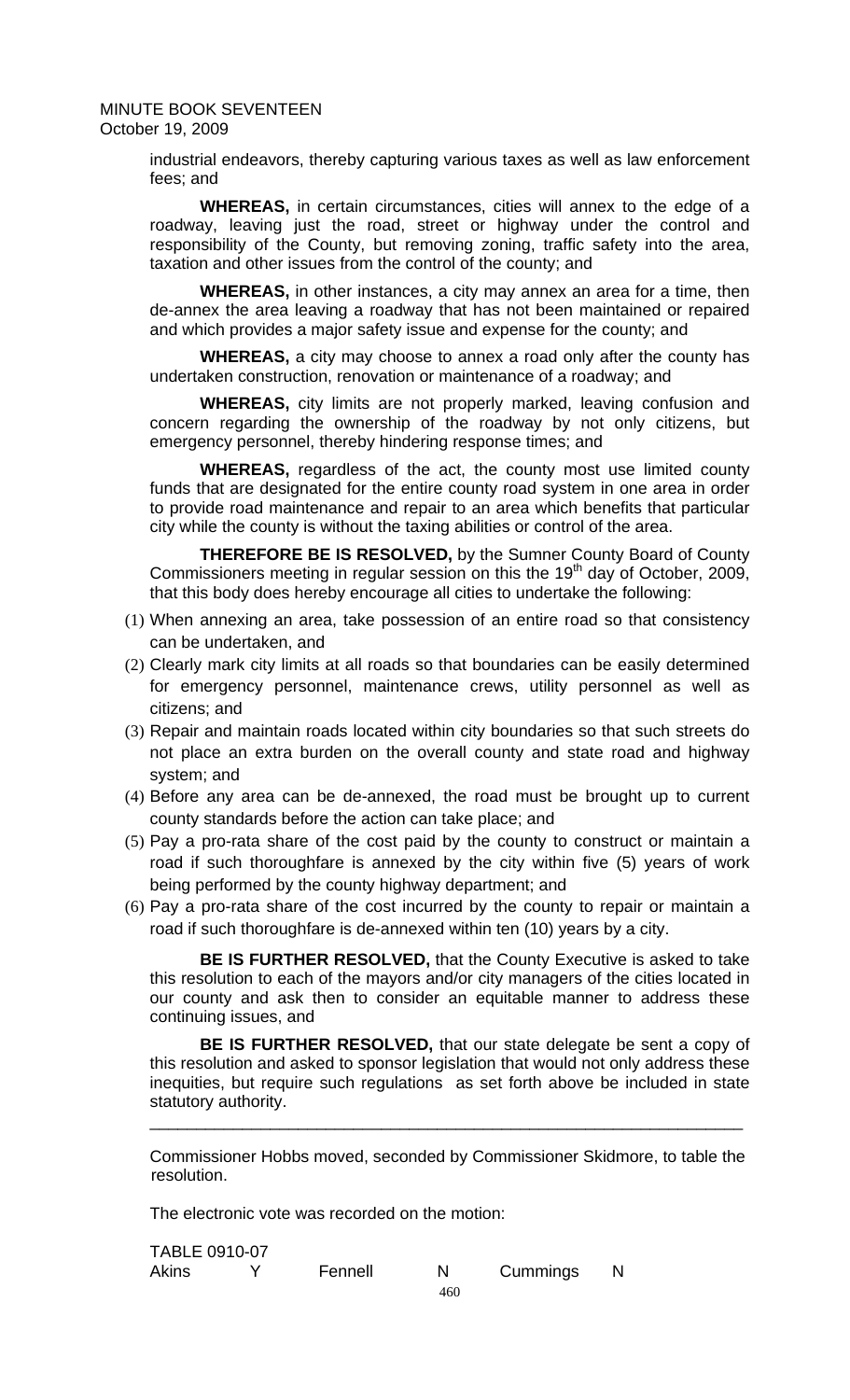| Utley            | N | Graves       | N     | Satterfield   | A      |          |
|------------------|---|--------------|-------|---------------|--------|----------|
| <b>Matthews</b>  | N | <b>Boyd</b>  | Y     | England       |        |          |
| <b>Hendricks</b> |   | LeMarbre     | N     | Moser         |        |          |
| <b>Decker</b>    |   | Hyde         | Y     | <b>Hughes</b> |        |          |
| Kimbrough        |   | Goode        | N     | Skidmore      |        |          |
| P. Freels        |   | <b>Stone</b> | Y     | <b>Hobbs</b>  |        |          |
| 0910-07-TABLE    |   | Yes: 13      | No: 7 |               | Abs: 1 | 07:48 PM |

Chairman Hyde declared the motion failed to pass.

The electronic vote was recorded in the following manner:

| <b>Akins</b> | N | Fennell          |        | Cummings     | Y        |
|--------------|---|------------------|--------|--------------|----------|
| Utley        | Y | Graves           | Y      | Satterfield  | Y        |
| F. Freels    | Y | <b>Matthews</b>  | Y      | <b>Boyd</b>  | N        |
| England      | N | <b>Hendricks</b> | N      | LeMarbre     | N        |
| Moser        | N | Decker           | N      | Hyde         | N        |
| Hughes       | N | Kimbrough        | N      | Goode        | Y        |
| Skidmore     | N | P. Freels        | Y      | <b>Stone</b> | Y        |
| <b>Hobbs</b> | N |                  |        |              |          |
| 0910-07      |   | Yes: 10          | No: 12 | Abs: 0       | 07:51 PM |

Chairman Hyde declared the 0910-07 failed to pass.

# **GENERAL OPERATIONS COMMITTEE**

 **\_\_\_\_\_\_\_\_\_\_\_\_\_\_\_\_\_\_\_\_\_\_\_\_\_\_\_\_\_\_\_\_\_\_\_\_\_\_\_\_\_\_\_\_\_\_\_\_\_\_\_\_\_\_\_\_\_\_\_\_\_\_\_\_\_\_\_** 

Commissioner Hughes introduced the following resolution and moved for approval. Commissioner Decker seconded the motion.

## **0910-03 A RESOLUTION NAMING THE HENDERSONVILLE LIBRARY COURTYARD IN HONOR OF RETIRING LIBRARIAN VIRGINIA DUFFET**

**WHEREAS,** Hendersonville Librarian Virginia Duffet, after lifelong service of the Sumner County library system, is retiring; and

**WHEREAS,** it is appropriate that Ms. Duffet be honored and remembered for her years of service.

**THEREFORE, BE IT RESOLVED** by the Sumner County Board of County Commissioners meeting in regular session on this the 19th day of October, 2009 that this body hereby names the Hendersonville Library Courtyard in Honor of Retiring Librarian Virginia Duffet as thanks for her commitment to Sumner County.

\_\_\_\_\_\_\_\_\_\_\_\_\_\_\_\_\_\_\_\_\_\_\_\_\_\_\_\_\_\_\_\_\_\_\_\_\_\_\_\_\_\_\_\_\_\_\_\_\_\_\_\_\_\_\_\_\_\_\_\_\_\_\_\_

Upon voice vote of the body, the Commission voted to approve the resolution.

Commissioner Hughes introduced the following resolution and moved for approval. Commissioner Fennell seconded the motion.

\_\_\_\_\_\_\_\_\_\_\_\_\_\_\_\_\_\_\_\_\_\_\_\_\_\_\_\_\_\_\_\_\_\_\_\_\_\_\_\_\_\_\_\_\_\_\_\_\_\_\_\_\_\_\_\_\_\_\_\_\_\_\_\_

## **0910-04 A RESOLUTION APPROVING THE SUMNER COUNTY VETERAN'S MEMORIAL PARK PLANS**

**BE IT RESOLVED** by the Sumner County Board of County Commissioners meeting in regular session on this the  $19<sup>th</sup>$  day of October, 2009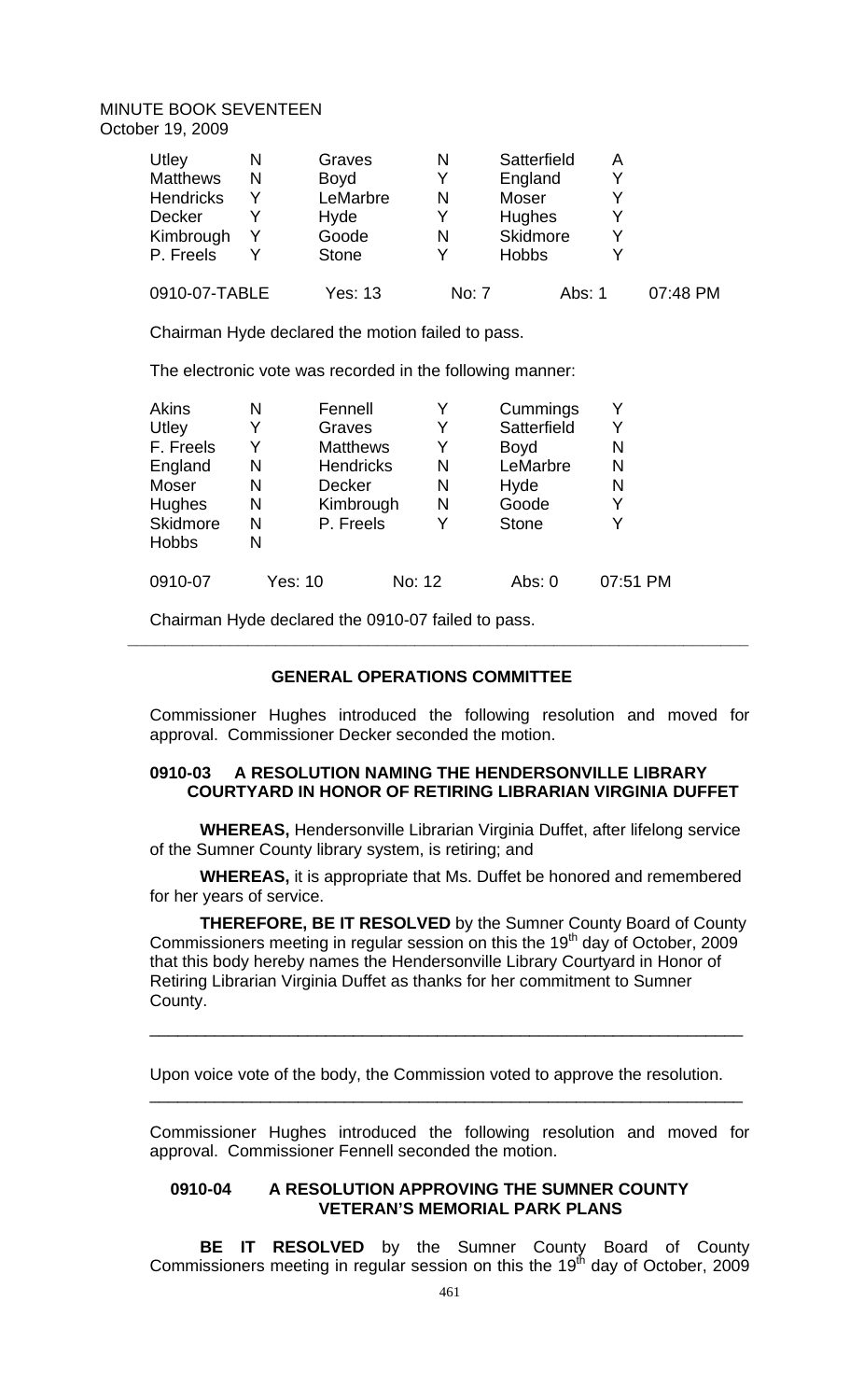that this body does hereby approve the site plans of the Sumner County Veteran's Association for the Memorial Wall and Park; and

**BE IT FURTHER RESOLVED** that the electrical updates of the area shall be considered in plan changes.

Upon voice vote of the body, the Commission voted to approve the resolution.

## **LEGISLATIVE COMMITTEE**

\_\_\_\_\_\_\_\_\_\_\_\_\_\_\_\_\_\_\_\_\_\_\_\_\_\_\_\_\_\_\_\_\_\_\_\_\_\_\_\_\_\_\_\_\_\_\_\_\_\_\_\_\_\_\_\_\_\_\_\_\_\_\_\_

\_\_\_\_\_\_\_\_\_\_\_\_\_\_\_\_\_\_\_\_\_\_\_\_\_\_\_\_\_\_\_\_\_\_\_\_\_\_\_\_\_\_\_\_\_\_\_\_\_\_\_\_\_\_\_\_\_\_\_\_\_\_\_\_

Commissioner Goode introduced the following resolution and moved for approval. Commissioner Frank Freels seconded the motion.

# **0910-08 A RESOLUTION RESCINDING ACTIONS AND ESTABLISHING NEW PROCEDURES REGARDING THE APPOINTMENT OF MEMBERS OF THE SUMNER COUNTY REGIONAL PLANNING COMMISSION AND ADOPTING NEW PROCEDURES**

**WHEREAS**, the **Sumner County Regional Planning Commission** ("the Planning Commission"), was created to address the vast areas of our county that had no ties to the numerous cities and to provide representation to the countless citizens that did not have a voice in planning and zoning issues and various matters that effected their property values and uses; and

**WHEREAS,** even though previous resolutions by this body, called the organization by the name "regional planning commission", it never operated as an organization which set or oversaw planning issues within city limits and the various and diverse cities of our county created separate and distinct municipal planning commissions to address the land use concerns of the cities and their citizens; and

**WHEREAS**, over the last several years, the Planning Commission has grown tremendously in the number of members, while the sections of land it was to serve has decreased greatly through annexation, land use plans and arrangements with cities to address concerns in their planning regions; and

**WHEREAS,** it is the desire of this body to rescind the old resolutions addressing membership of the old body and establish a new Sumner County Regional Planning Commission to better serve the needs of all of Sumner County and its citizens.

**THEREFORE, BE IT RESOLVED** by the Sumner County Board of County Commissioners meeting in regular session on this the  $19<sup>th</sup>$  day of October, 2009 that this body does hereby rescind any and all of its previous actions prior to this meeting concerning the appointment of members and establishment of the number of members as well as the terms of office of the Sumner County Regional Planning Commission; and

**BE IT FURTHER RESOLVED** that pursuant to the terms and conditions of this resolution, The Sumner County Regional Planning Commission wishes to better address the needs of the county and its citizens through the re-creation of the Sumner County Regional Planning Commission in the manner set forth below:

## 1. **Organization**:

The Planning Commission shall be organized as a (9) nine-member Body ("New Formula") and this resolution shall reconfigure the makeup of the Regional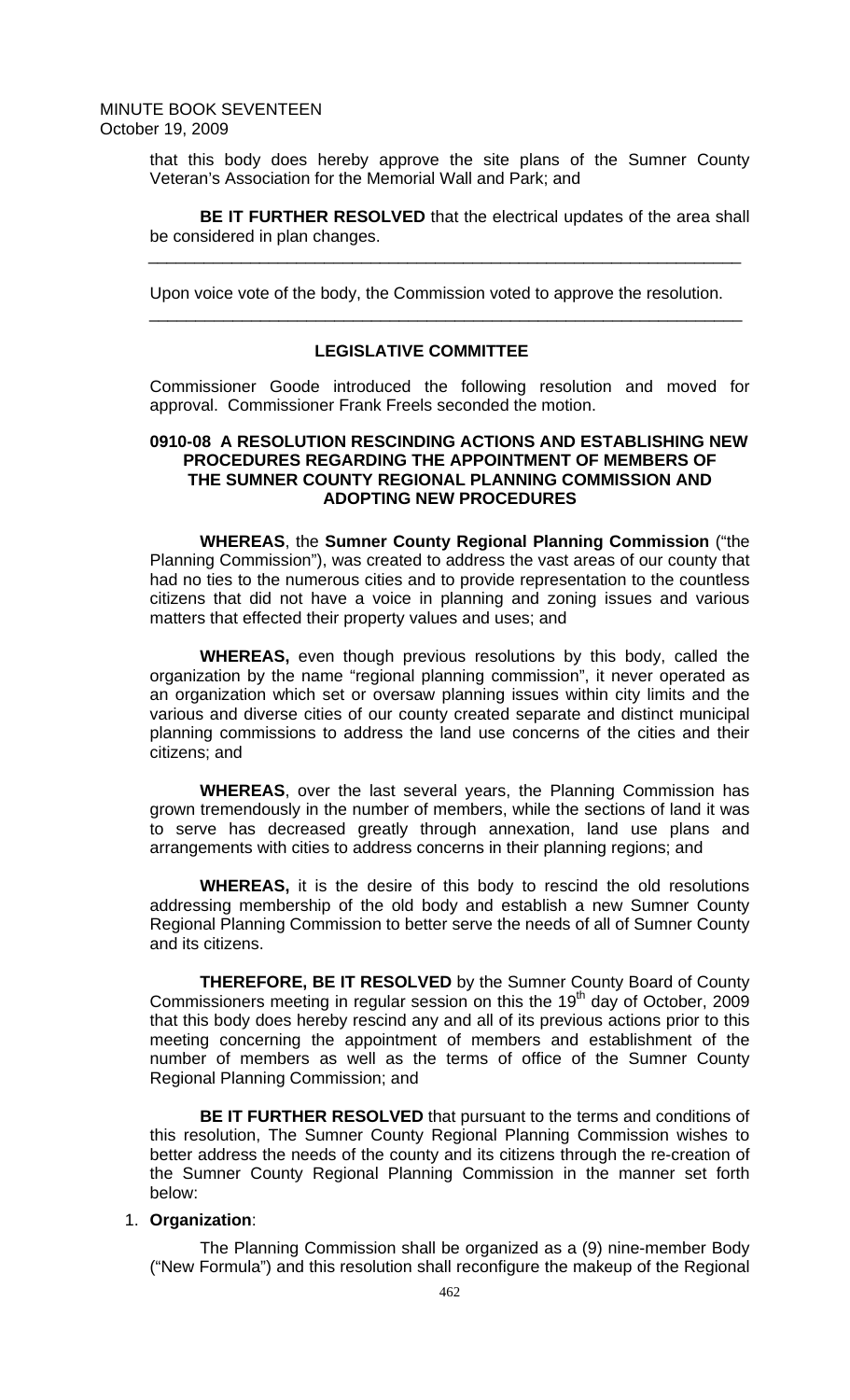Planning Commission and rescind any previous conflicting resolutions passed by the body.

# 2. **Transition Period**:

- a. All presently seated members of the Planning Commission shall remain seated until the expiration of their present term either by time, resignation or removal from office. (A copy of the present membership of the Planning Commission is attached herewith as Exhibit One.)
- b. In the event that a member leaves office before the expiration of his or her present term, the seat and its term, in that form, ceases to exist immediately and membership and the term shall be established under the new formula with a new term starting at that time.

## 3. **Compensation**:

Effective immediately, all members of the Planning Commission who are to be compensated are to be paid \$100.00 per month for expenses for attendance of all called and special meetings as well as study sessions.

# 4. **Election**:

Any members elected after the passage of this resolution shall be chosen by the County Executive using the New Formula and then confirmed by the County Commission as set forth pursuant to state law.

## 5. **Zones**:

- a. The County shall be divided into five zones that better represent the overall county and areas which are not covered by municipal planning.
- b. The new membership shall be composed of the following members and described as follows (Also shown on the attached Map included herewith as Exhibit Two):

# **i. One citizen member from Zone One.**

Zone One shall be described as follow:

- o Wolf Hill Ridge Road to East Sumner County Line and Trousdale County Line
- o Trousdale County Line
- o Trousdale County Line/Sumner County Line South to Wilson County Line to Campsite Road
- o Campsite Road to Corp Line Southeast to Sumner County and Davidson County Line.

# **ii. One citizen member from Zone Two.**

Zone Two shall be described as follow:

- o Lower Station @ Jenkins Lane South to Highway 31-E
- o Highway 31-E North to Bridge @ Old Hickory Lake
- o Follow Lake to Wilson County Line
- o Follow South Sumner County @ Corp Line to
- o Davidson County Line to Center Point Road

# **iii. One citizen member from Zone Three.**

Zone Three shall be described as follow:

- o Davidson County Line to Center Point
- o Center Point to Goshentown Road
- o Goshentown Road to New Shackle Island Road
- o New Shackle Island Road to Drakes Creek
- o Drakes Creek to Anderson Road
- o Anderson Road to Jenkins Lane
- o Jenkins Lane to Lower Station
- o Lower Station to Long Hollow Pike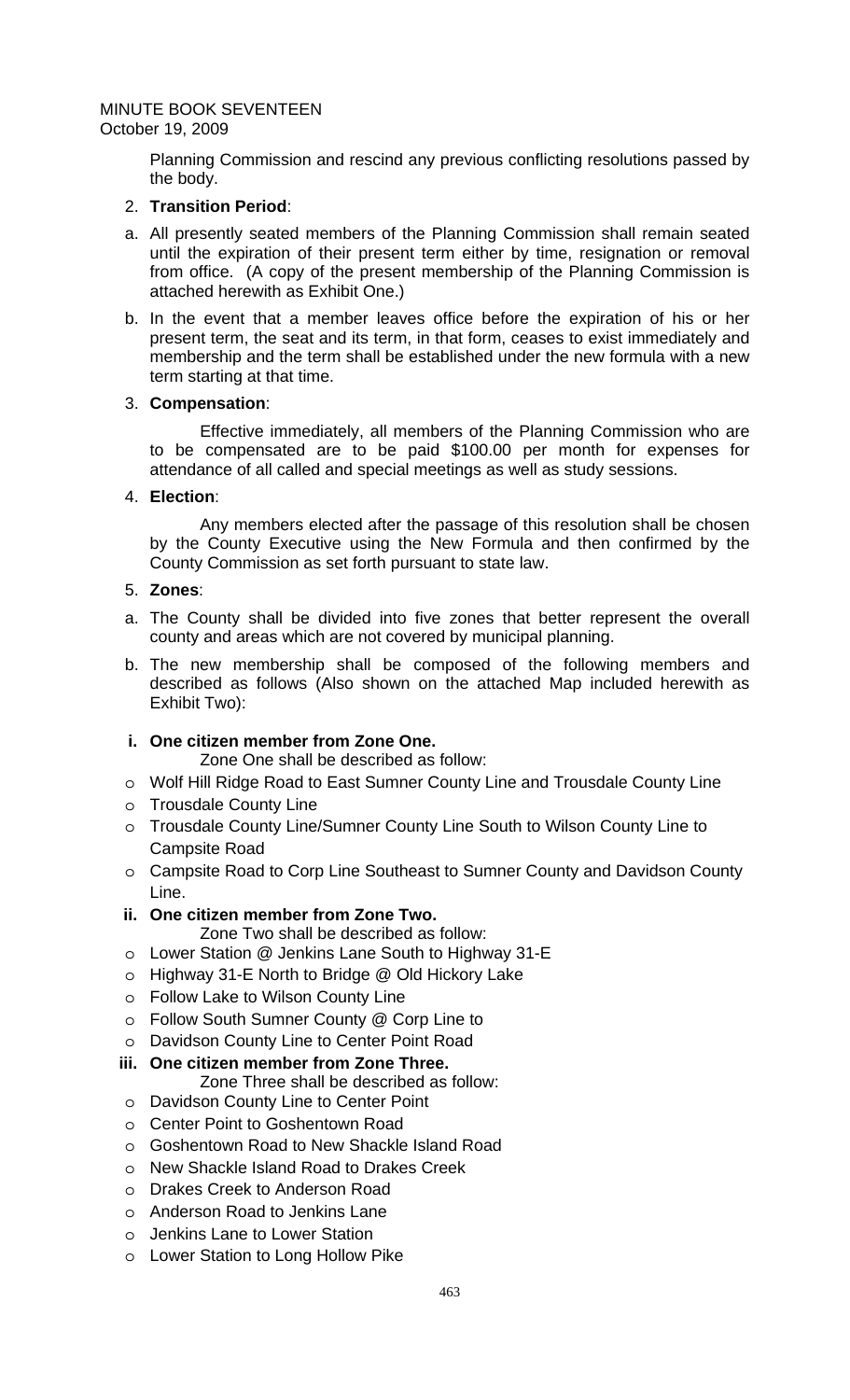- o Long Hollow Pike follow Station Camp Creek to Liberty Lane
- **iv. One citizen member from Zone Four.**  Zone Four shall be described as follow:
- o Robertson County Highway 31W to McMurtry Road
- o McMurtry Road to Hogan's Branch
- o Hogan's Branch to Sandy Valley Road
- o Sandy Valley Road to Brinkley Branch Road
- o Brinkley Branch Road to Upper Station
- o Upper Station to Liberty Lane
- o Liberty Lane to Highway 25
- o Highway 25 to Collier Lane
- o Collier Lane to Highway 109
- o Highway 109 North to South Tunnel Road
- o South Tunnel Road to Old Dobbins Pike
- o Old Dobbins Pike to Bush's Lane
- o Bush's Lane to Dry Fork
- o Dry Fork to Rock Bridge
- o Rock Bridge to Red Tuttle
- **v. One citizen member from Zone Five.** 
	- Zone Five shall be described as follow:
- o Wolf Hill Ridge Road @ Trousdale County Line
- o Wolf Hill Road to Hwy 31-E
- o Hwy 31-E South to Mt. Vernon Road
- o Mt. Vernon Road to Red Tuttle Road
- o Red Tuttle Road to Rock Bridge Road
- o Rock Bridge Road to Womack Road
- o Womack Road to Dobbins Pike
- o Dobbins Pike to A. B. Wade Road
- o A. B. Wade Road across old Gallatin Road to Hwy 109
- o Boiling Springs Road to Brandy Hollow
- o Brandy Hollow Road to Wilson Road
- o Wilson Road to Penny Morris
- o Penny Morris to Dink Rut
- o Dink Rut to Highway 76
- o Hwy 76 to Hwy 25
- o Hwy 25 to Robertson County Line
- o All Land laying North
- **vi. One County Commissioner**
- **vii. One County Commissioner**
- **viii. One County Commissioner**
- **ix. One County Commissioner**
- c. There can be no more then two members (citizen and county commissioner) from any Zone. (Until all members are appointed pursuant to the New Formula, this requirement does not have to be met with existing members, however, must be followed with the appointment of any new members.

## **6. Terms:**

- a. The term of any member designated from the County Commission shall be coterminous with such member's then term as a member the County Commission.
- b. The terms of Citizen Members shall be four (4) years.
- 7. **Obligations & Duties**: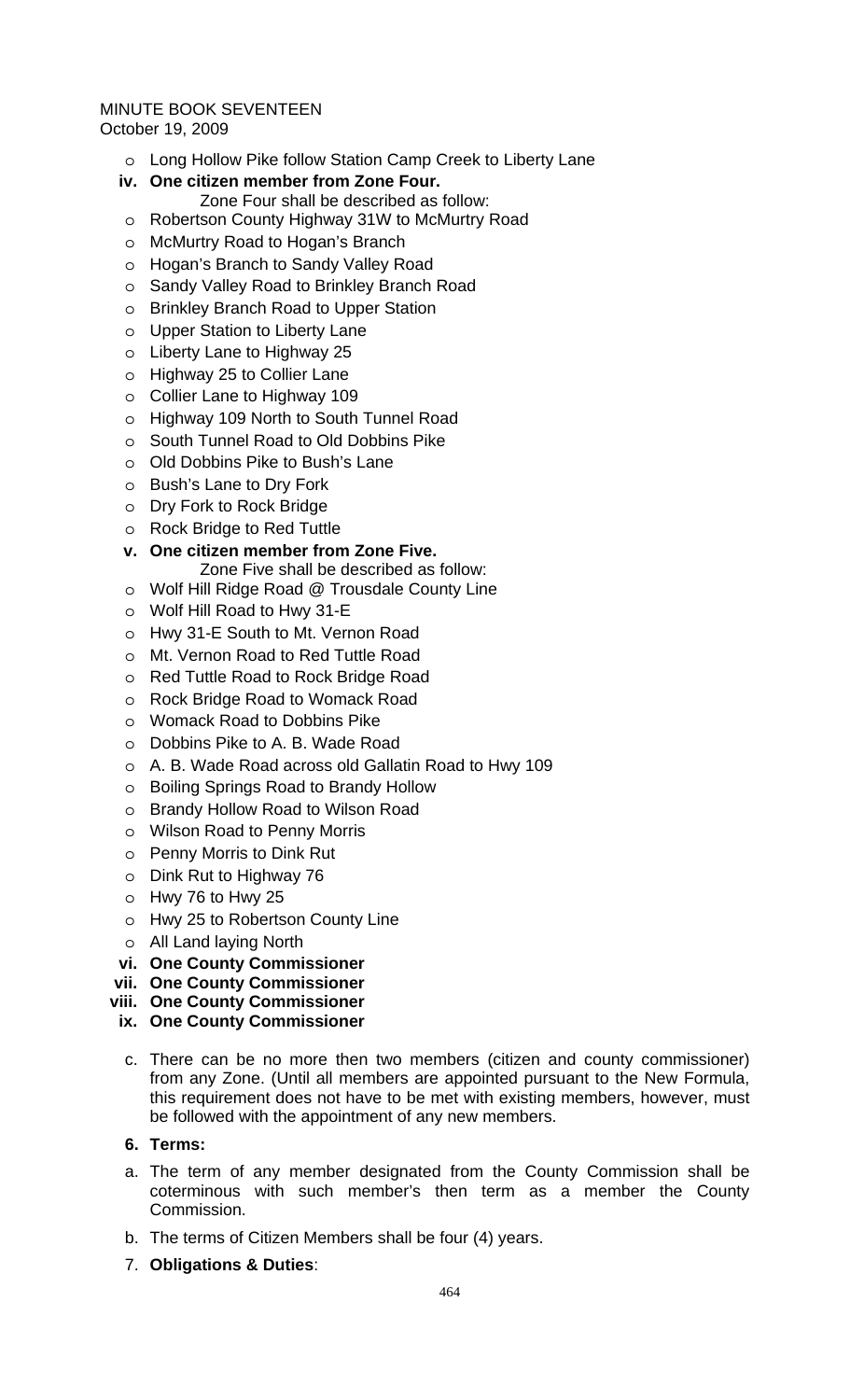> The Planning Commission, during the transition period and as well as when operating under the New Formula shall have any and all statutory responsibilities of the previous Regional Planning Commission and as set forth by state law.

> **BE IT FURTHER RESOLVED** that any previous resolutions of this body, in conflict with this resolution, are hereby repealed.

> **BE IT FURTHER RESOLVED** that in the event that any portion of this resolution is declared illegal or invalid the remaining portions shall remain valid and in effect.

> **BE IT FURTHER RESOLVED** that this resolution shall become effective upon passage, the public welfare requiring it.

> Commissioner Hobbs moved, seconded by Commissioner Utley, to amend the resolution to appoint seven citizens and two commissioners to the Sumner County Planning Commission. Commissioner Utley later withdrew his second and Commissioner Skidmore seconded the motion.

Commissioner England moved, seconded by Commissioner Akins, to refer the matter to the Legislative Committee.

REFER 0910-08 TO LEGISLATIVE COMMMITTEE

| Akins        |   | Fennell          | v     | Cummings     | Y        |
|--------------|---|------------------|-------|--------------|----------|
| Utley        | N | Graves           | Y     | Satterfield  | N        |
| F. Freels    | N | <b>Matthews</b>  | Y     | <b>Boyd</b>  | Y        |
| England      | N | <b>Hendricks</b> | Y     | LeMarbre     | Y        |
| Moser        |   | <b>Decker</b>    | Y     | Hyde         | N        |
| Hughes       | N | Kimbrough        | Y     | Goode        | Y        |
| Skidmore     | Y | P. Freels        | N     | <b>Stone</b> | N        |
| <b>Hobbs</b> | N |                  |       |              |          |
| 0910-08.2    |   | <b>Yes: 13</b>   | No: 9 | Abs: 0       | 08:02 PM |

Chairman Hyde declared the motion referred to the Legislative Committee.

Commissioner Goode introduced the following resolution and moved for approval. Commissioner Frank Freels seconded the motion.

\_\_\_\_\_\_\_\_\_\_\_\_\_\_\_\_\_\_\_\_\_\_\_\_\_\_\_\_\_\_\_\_\_\_\_\_\_\_\_\_\_\_\_\_\_\_\_\_\_\_\_\_\_\_\_\_\_\_\_\_\_\_\_\_

## **0910-09 A RESOLUTION RESCINDING RESOLUTION 0712-05 REGARDING CONSTRUCTION MANAGEMENT**

**BE IT RESOLVED** by the Sumner County Board Of County Commissioners meeting in regular session on this the 19 $^{th}$  day of October, 2009 that this body does hereby rescind resolution 0712-05 regarding construction management.

\_\_\_\_\_\_\_\_\_\_\_\_\_\_\_\_\_\_\_\_\_\_\_\_\_\_\_\_\_\_\_\_\_\_\_\_\_\_\_\_\_\_\_\_\_\_\_\_\_\_\_\_\_\_\_\_\_\_\_\_\_\_\_\_

The electronic vote was recorded in the following manner:

| Akins<br>Utley |   | Fennell<br>Graves |   | Cummings<br>Satterfield | v |
|----------------|---|-------------------|---|-------------------------|---|
| F. Freels      | v | <b>Matthews</b>   | Y | <b>Boyd</b>             |   |
| England        |   | <b>Hendricks</b>  | Y | LeMarbre                | v |
| Moser          |   | <b>Decker</b>     |   | Hyde                    |   |
| <b>Hughes</b>  |   | Kimbrough         | N | Goode                   |   |
| Skidmore       |   | P. Freels         |   | <b>Stone</b>            |   |
|                |   |                   |   |                         |   |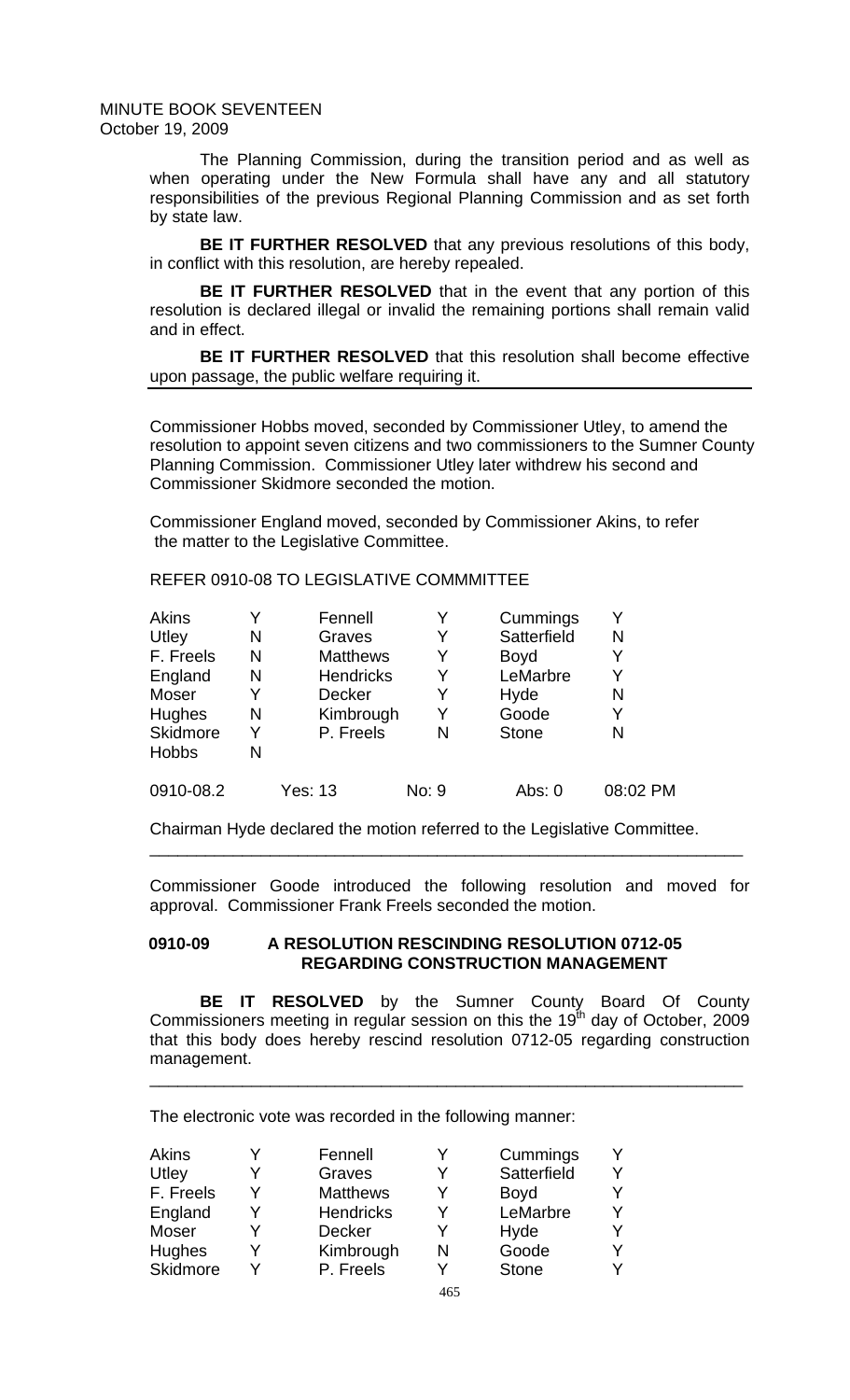Hobbs Y

0910-09 Yes: 21 No: 1 Abs: 0 08:03 PM

Chairman Hyde declared the motion approved by the body.

Commissioner Goode introduced the following resolution and moved for approval. Commissioner Frank Freels seconded the motion.

\_\_\_\_\_\_\_\_\_\_\_\_\_\_\_\_\_\_\_\_\_\_\_\_\_\_\_\_\_\_\_\_\_\_\_\_\_\_\_\_\_\_\_\_\_\_\_\_\_\_\_\_\_\_\_\_\_\_\_\_\_\_\_\_

## **0910-10 A RESOLUTION ASKING THE STATE DELEGATES OF SUMNER COUNTY TO REQUEST THE STATE OF TENNESSEE TO CONDUCT AN AUDIT OF THE FINANCES AND ACTIVATES OF THE SUMNER COUNTY AIRPORT AUTHORITY**

**WHEREAS,** the Sumner County Airport Authority ("the Authority") is posed to serve as a vital benefit to this county as well as countless other business and citizens who could make use of the facility and what it has to offer; and

**WHEREAS,** over the past two decades, millions of dollars in grant funds as well as other financial support from local, county, state and federal sources have been poured into the Authority in an effort to purchase land and upgrade facilities; and

**WHEREAS,** this body has undertaken great efforts to assist the Authority not only in the donation of funds but in financing the relocation of the Board of Education bus facility as well as sponsorship of numerous projects; and

**WHEREAS,** past differences as well as recent events have brought about uncertainty with regard to the Authority and this body deems additional information from an outside source is necessary to determine appropriate assessments and opportunities.

**THEREFORE BE IT RESOLVED** by the Sumner County Board of County Commissioners meeting in regular session on this the  $19<sup>th</sup>$  day of October, 2009 that this body does hereby ask our state delegates to request that the State of Tennessee conduct an appropriate audit of the finances and activities of the Sumner County Airport Authority in order that this body can chart the course for future decisions; and

**BE IT FURTHER RESOLVED** that the Office of the Law Director shall provide a certified copy of this request to the appropriate persons.

\_\_\_\_\_\_\_\_\_\_\_\_\_\_\_\_\_\_\_\_\_\_\_\_\_\_\_\_\_\_\_\_\_\_\_\_\_\_\_\_\_\_\_\_\_\_\_\_\_\_\_\_\_\_\_\_\_\_\_\_\_\_\_\_

Commissioner England moved, seconded by Commissioner Akins moved, to refer the resolution.

Comments ensued and Commissioner Goode stated that there would be a charge for the audit. He also stated that the Authority had not repaid the County as set out in Resolution 0207-08 when the Commission appropriated funds in the amount of \$300,000.00. Commissioner England requested later in the meeting that this subject be investigated thoroughly and a report made to the Commission.

The electronic vote was recorded in the following manner:

REFER 0910-10 TO COMMITTEE

| Akins     | Fennell         |   | Cummings    |  |
|-----------|-----------------|---|-------------|--|
| Utley     | Graves          |   | Satterfield |  |
| F. Freels | <b>Matthews</b> | N | Boyd        |  |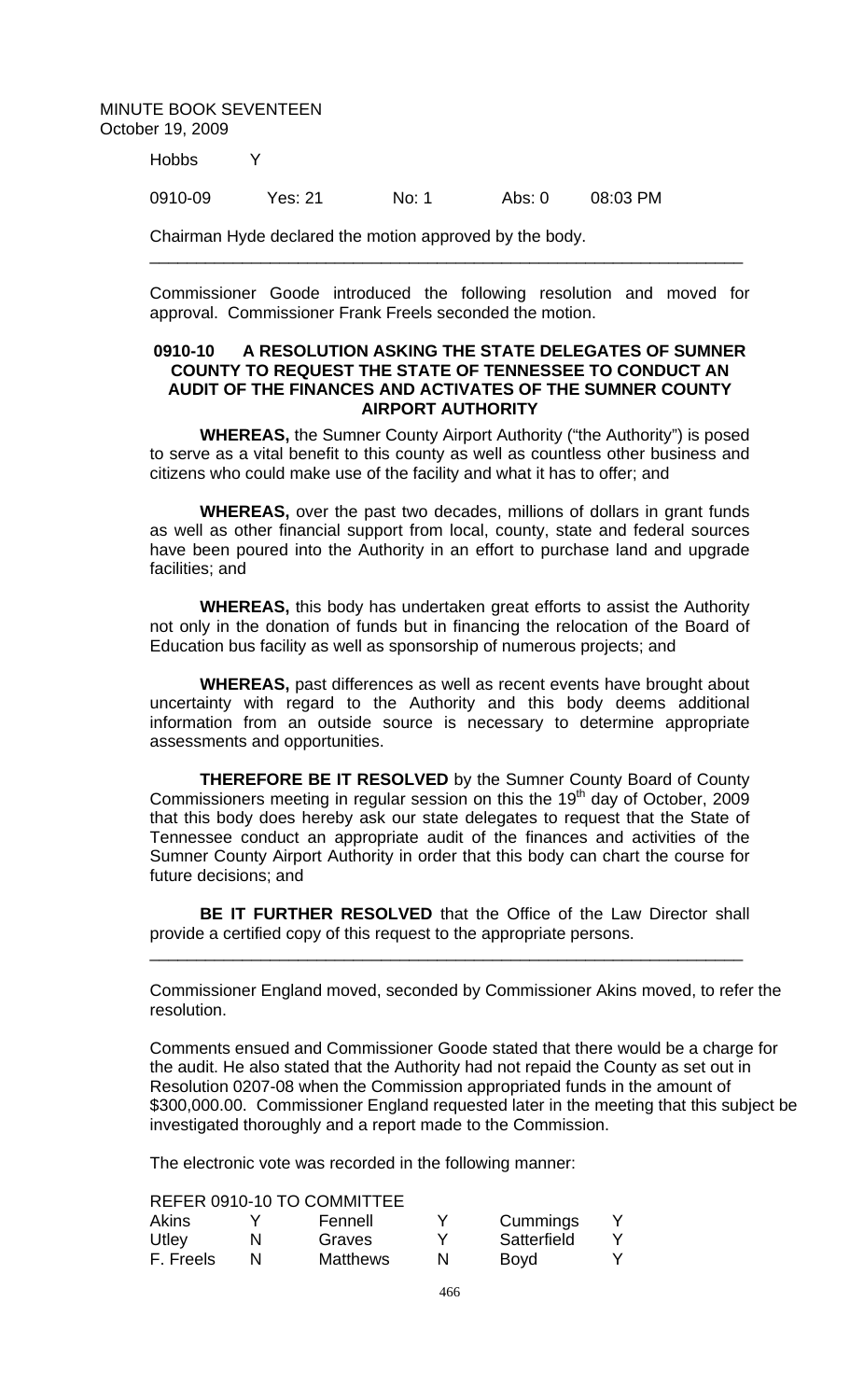| England<br>Moser<br>Hughes<br>Skidmore<br><b>Hobbs</b> | N<br>N | <b>Hendricks</b><br><b>Decker</b><br>Kimbrough<br>P. Freels | N      | LeMarbre<br>Hyde<br>Goode<br><b>Stone</b> | N<br>N<br>N<br>N |
|--------------------------------------------------------|--------|-------------------------------------------------------------|--------|-------------------------------------------|------------------|
| 0910-10.1                                              |        | Yes: 12                                                     | No: 10 | Abs: $0$                                  | 08:08 PM         |

Chairman Hyde declared the motion failed to pass.

The electronic vote was recorded in the following manner:

| Akins        | N | Fennell          |       | Y | Cummings     | N        |
|--------------|---|------------------|-------|---|--------------|----------|
| Utley        |   | Graves           |       | Y | Satterfield  | N        |
| F. Freels    | Y | <b>Matthews</b>  |       | Y | <b>Boyd</b>  | Y        |
| England      | N | <b>Hendricks</b> |       | N | LeMarbre     | Y        |
| Moser        |   | <b>Decker</b>    |       | Y | Hyde         | Y        |
| Hughes       | Y | Kimbrough        |       | Y | Goode        | Y        |
| Skidmore     |   | P. Freels        |       | N | <b>Stone</b> |          |
| <b>Hobbs</b> | N |                  |       |   |              |          |
| 0910-10      |   | Yes: 15          | No: 7 |   | Abs: 0       | 08:10 PM |

Chairman Hyde declared the resolution approved by the body.

Commissioner Goode introduced the following resolution and moved for approval. Commissioner LeMarbre seconded the motion.

\_\_\_\_\_\_\_\_\_\_\_\_\_\_\_\_\_\_\_\_\_\_\_\_\_\_\_\_\_\_\_\_\_\_\_\_\_\_\_\_\_\_\_\_\_\_\_\_\_\_\_\_\_\_\_\_\_\_\_\_\_\_\_\_

## **0910-11 A RESOLUTION ASKING THE SUMNER COUNTY PLANNING COMMISSION TO STUDY COMMERCIAL ZONING OPTIONS AND PLAN UNIT DEVELOPMENTS**

**BE IT RESOLVED** by the Sumner County Board of County Commissioners meeting in regular session on this the 19 $^{\text{th}}$  day of October, 2009 that this body does hereby ask the Sumner County Planning Commission to study Commercial Zoning options and develop use of Plan Unit Developments Standards for all commercial changes with no straight line rezoning.

\_\_\_\_\_\_\_\_\_\_\_\_\_\_\_\_\_\_\_\_\_\_\_\_\_\_\_\_\_\_\_\_\_\_\_\_\_\_\_\_\_\_\_\_\_\_\_\_\_\_\_\_\_\_\_\_\_\_\_\_\_\_\_\_

The electronic vote was recorded in the following manner:

| Akins<br>Utley<br>F. Freels<br>England<br>Moser<br>Hughes<br>Skidmore | Y<br>Y<br>Y<br>N | Fennell<br>Graves<br><b>Matthews</b><br><b>Hendricks</b><br><b>Decker</b><br>Kimbrough<br>P. Freels |       | Y<br>Y<br>Y<br>Y<br>Y<br>Y<br>v | Cummings<br>Satterfield<br><b>Boyd</b><br>LeMarbre<br>Hyde<br>Goode<br><b>Stone</b> | Y<br>Y<br>Y<br>Y<br>Y<br>v |
|-----------------------------------------------------------------------|------------------|-----------------------------------------------------------------------------------------------------|-------|---------------------------------|-------------------------------------------------------------------------------------|----------------------------|
| <b>Hobbs</b>                                                          |                  |                                                                                                     |       |                                 |                                                                                     |                            |
| 0910-11                                                               | Yes: 21          |                                                                                                     | No: 1 |                                 | Abs: 0                                                                              | 08:11 PM                   |

Chairman Hyde declared the resolution approved by the body.

# **PUBLIC WORKS COMMITTEE**

There was no report from the Public Works Committee.

\_\_\_\_\_\_\_\_\_\_\_\_\_\_\_\_\_\_\_\_\_\_\_\_\_\_\_\_\_\_\_\_\_\_\_\_\_\_\_\_\_\_\_\_\_\_\_\_\_\_\_\_\_\_\_\_\_\_\_\_\_\_\_\_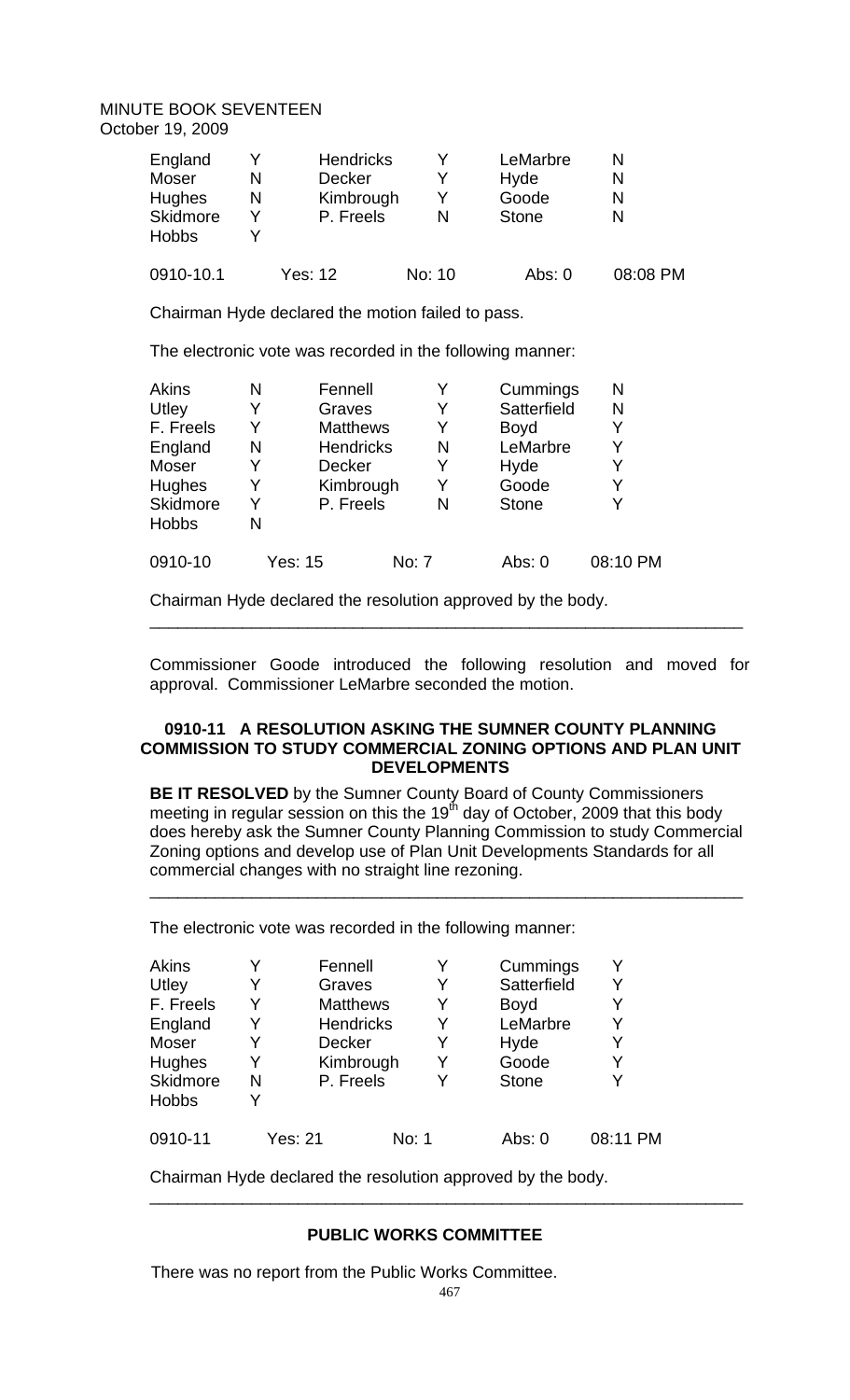## **BUDGET COMMITTEE**

 $\frac{1}{2}$  ,  $\frac{1}{2}$  ,  $\frac{1}{2}$  ,  $\frac{1}{2}$  ,  $\frac{1}{2}$  ,  $\frac{1}{2}$  ,  $\frac{1}{2}$  ,  $\frac{1}{2}$  ,  $\frac{1}{2}$  ,  $\frac{1}{2}$  ,  $\frac{1}{2}$  ,  $\frac{1}{2}$  ,  $\frac{1}{2}$  ,  $\frac{1}{2}$  ,  $\frac{1}{2}$  ,  $\frac{1}{2}$  ,  $\frac{1}{2}$  ,  $\frac{1}{2}$  ,  $\frac{1$ 

Commissioner Moser introduced the following resolution and moved for approval. Commissioner Kimbrough seconded the motion.

## **0910-12 A RESOLUTION AUTHORIZING THE SHERIFF TO ENTER INTO A FOUR YEAR CONTRACT WITH SECURUS FOR THE INMATE PHONE SERVICE, ACCEPTING THE AUTOMATED INFORMATION SERVICES OPTION AND APPROPRIATING THE \$98,000.00 BONUS TO THE SHERIFF'S DRUG FUND ACCOUNT AND FUNDS OVER \$124,000.00 TO THE COUNTY GENERAL RESERVE**

**BE IT RESOLVED** by the Sumner County Board of County Commissioners meeting in regular session on this the 19<sup>th</sup> of October, 2009, that this body does hereby authorize the Sheriff to enter into a four year contract with Securus for the inmate phone service;

**BE IT FURTHER RESOLVED,** that the Sheriff is authorized to accept the Automated Information Service ("AIS") option and with this option the bonus of \$98,000.00 is appropriated to the Sheriff's Drug Fund Account; and

**BE IT FURTHER RESOLVED,** that the first \$124,000.00 collected shall be placed in courthouse & jail maintenance fund as previously approved by the body, and after that sum is collected, the remaining funds shall be placed in the County General Reserve Fund.

\_\_\_\_\_\_\_\_\_\_\_\_\_\_\_\_\_\_\_\_\_\_\_\_\_\_\_\_\_\_\_\_\_\_\_\_\_\_\_\_\_\_\_\_\_\_\_\_\_\_\_\_\_\_\_\_\_\_\_\_\_\_\_\_

The electronic vote was recorded in the following manner:

| Akins         |   | Fennell          | Y     | Cummings     |          |
|---------------|---|------------------|-------|--------------|----------|
| Utley         | Y | Graves           | Y     | Satterfield  |          |
| F. Freels     | Y | <b>Matthews</b>  | Y     | <b>Boyd</b>  |          |
| England       |   | <b>Hendricks</b> | Y     | LeMarbre     |          |
| Moser         |   | <b>Decker</b>    | Y     | Hyde         |          |
| <b>Hughes</b> | Y | Kimbrough        | Y     | Goode        | Y        |
| Skidmore      | v | P. Freels        | Y     | <b>Stone</b> |          |
| <b>Hobbs</b>  |   |                  |       |              |          |
| 0910-12       |   | Yes: 22          | No: 0 | Abs: 0       | 08:13 PM |

Chairman Hyde declared the resolution approved by the body.

Commissioner Moser introduced the following resolution and moved for approval. Commissioner Decker seconded the motion.

\_\_\_\_\_\_\_\_\_\_\_\_\_\_\_\_\_\_\_\_\_\_\_\_\_\_\_\_\_\_\_\_\_\_\_\_\_\_\_\_\_\_\_\_\_\_\_\_\_\_\_\_\_\_\_\_\_\_\_\_\_\_\_\_

## **0910-13 A RESOLUTION APPROPRIATING \$12,583.91 FROM THE RENOVATION OF PORTLAND EAST MIDDLE SCHOOL TO COVER ADDITIONAL COSTS ASSOCIATED WITH THE INSTALLATION OF NEW LOCKERS AND HOT WATER HEATING NEEDS**

**BE IT RESOLVED** by the Sumner County Board of County Commissioners meeting in regular session on this the 19<sup>th</sup> day of October, 2009, that this body hereby appropriates \$12,583.91 from the renovation of Portland East Middle School to cover additional costs associated with the installation of new lockers and hot water heating needs as shown on the attached schedule.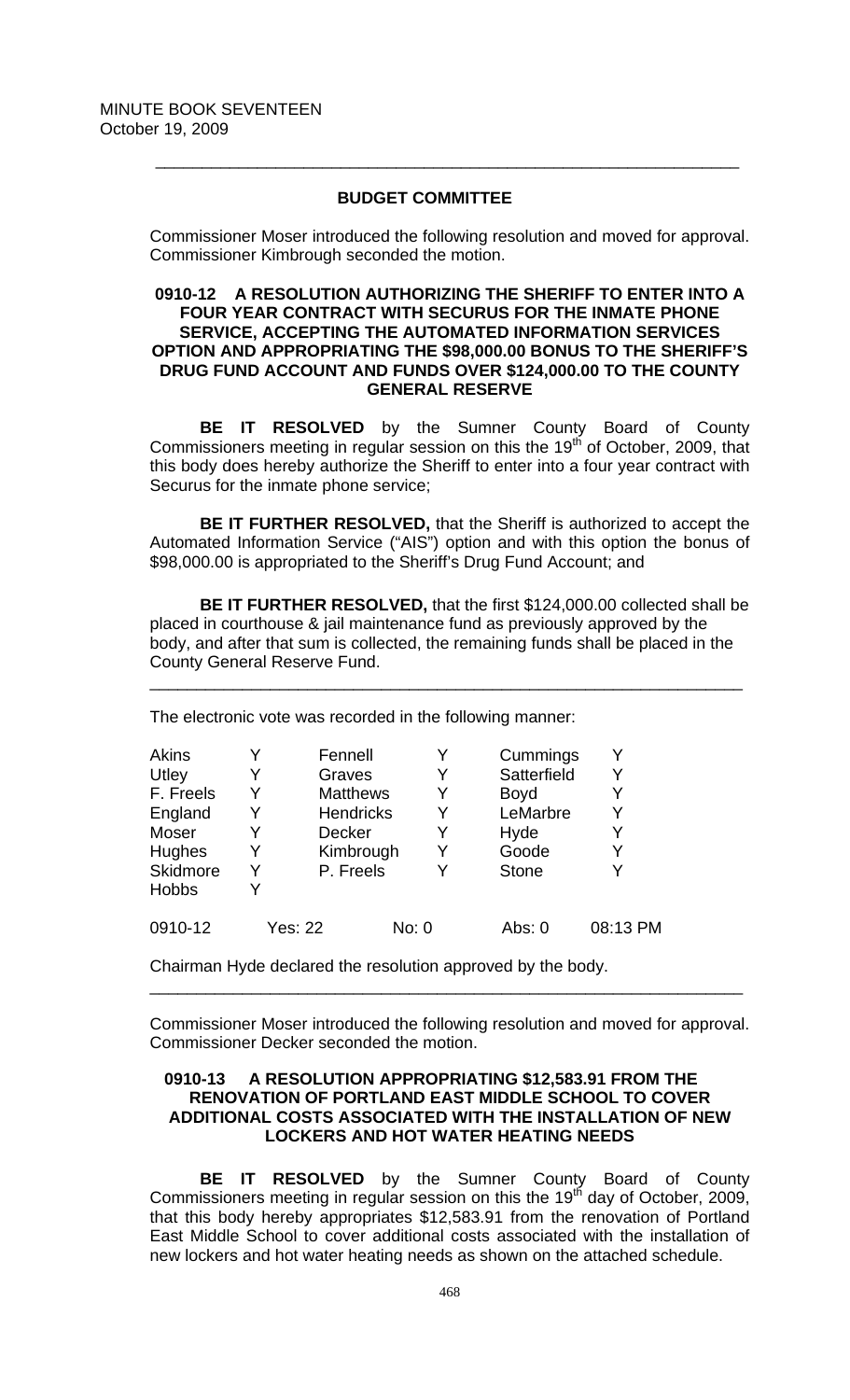| 08:14 PM |
|----------|
|          |

\_\_\_\_\_\_\_\_\_\_\_\_\_\_\_\_\_\_\_\_\_\_\_\_\_\_\_\_\_\_\_\_\_\_\_\_\_\_\_\_\_\_\_\_\_\_\_\_\_\_\_\_\_\_\_\_\_\_\_\_\_\_\_\_

The electronic vote was recorded in the following manner:

Chairman Hyde declared the resolution approved by the body.

Commissioner Moser introduced the following resolution and moved for approval. Commissioner Goode seconded the motion.

\_\_\_\_\_\_\_\_\_\_\_\_\_\_\_\_\_\_\_\_\_\_\_\_\_\_\_\_\_\_\_\_\_\_\_\_\_\_\_\_\_\_\_\_\_\_\_\_\_\_\_\_\_\_\_\_\_\_\_\_\_\_\_\_

## **0910-14 A RESOLUTION APPROPRIATING \$23,637.00 FOR ADDITIONAL WORK AT INDIAN LAKE ELEMENTARY SCHOOL**

**BE IT RESOLVED** by the Sumner County Board of County Commissioners meeting in regular session on this the 19<sup>th</sup> day of October, 2009, that this body hereby appropriates \$23,637.00 from additional work at Indian Lake Elementary School as shown on the attached schedule.

\_\_\_\_\_\_\_\_\_\_\_\_\_\_\_\_\_\_\_\_\_\_\_\_\_\_\_\_\_\_\_\_\_\_\_\_\_\_\_\_\_\_\_\_\_\_\_\_\_\_\_\_\_\_\_\_\_\_\_\_\_\_\_\_

The electronic vote was recorded in the following manner:

| Akins        |                | Fennell          |       |   | Cummings     |          |
|--------------|----------------|------------------|-------|---|--------------|----------|
| Utley        |                | Graves           |       | Y | Satterfield  |          |
| F. Freels    | Y              | <b>Matthews</b>  |       | Y | <b>Boyd</b>  |          |
| England      | Y              | <b>Hendricks</b> |       | Y | LeMarbre     | Y        |
| Moser        |                | <b>Decker</b>    |       | Y | Hyde         |          |
| Hughes       |                | Kimbrough        |       | Y | Goode        | Y        |
| Skidmore     | Y              | P. Freels        |       |   | <b>Stone</b> | Υ        |
| <b>Hobbs</b> |                |                  |       |   |              |          |
| 0910-14      | <b>Yes: 22</b> |                  | No: 0 |   | Abs: 0       | 08:15 PM |

Chairman Hyde declared the resolution approved by the body.

Commissioner Moser introduced the following resolution and moved for approval. Commissioner Akins seconded the motion.

\_\_\_\_\_\_\_\_\_\_\_\_\_\_\_\_\_\_\_\_\_\_\_\_\_\_\_\_\_\_\_\_\_\_\_\_\_\_\_\_\_\_\_\_\_\_\_\_\_\_\_\_\_\_\_\_\_\_\_\_\_\_\_

# **0910-15 A RESOLUTION APPROPRIATING AN ADDITIONAL \$500.00 FROM THE COUNTY GENERAL FUND TO THE WESTMORELAND SENIOR CITIZENS CENTER**

 **BE IT RESOLVED** by the Sumner County Board of County Commissioners meeting in regular session on this the  $19<sup>th</sup>$  Day of October, 2009 that this body does hereby appropriate an additional \$500.00 to the Westmoreland Senior Citizen Center from the County General Fund.

**\_\_\_\_\_\_\_\_\_\_\_\_\_\_\_\_\_\_\_\_\_\_\_\_\_\_\_\_\_\_\_\_\_\_\_\_\_\_\_\_\_\_\_\_\_\_\_\_\_\_\_\_\_\_\_\_\_\_\_\_\_\_\_**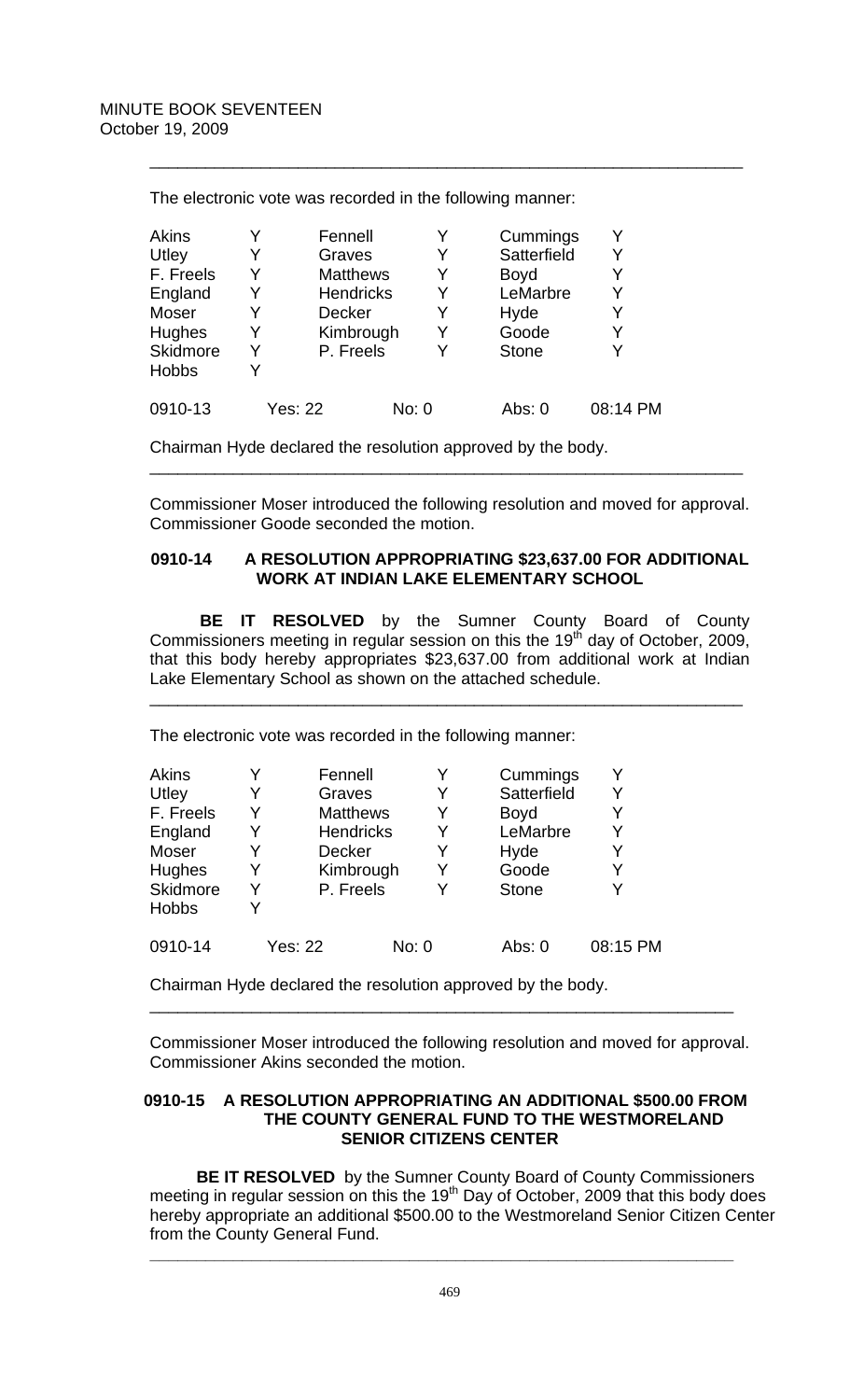Commissioner Satterfield moved, seconded by Commissioner Cummings, to take \$200.00 out of the budgets of the White House, Hendersonville, Portland and Gallatin Senior Citizen Centers and transfer the funds to the Westmoreland Senior Citizens Center.

Commissioner Goode moved, seconded by Commissioner Hendricks, to give an additional \$500.00 to the Hendersonville Senior Citizens Center.

The electronic vote on Commissioner Goode's amendment was recorded in the following manner:

|              |   | AMEND \$500.00 TO HENDERSONVILLE SR. CENTER |        |              |          |
|--------------|---|---------------------------------------------|--------|--------------|----------|
| Akins        | N | Fennell                                     | N      | Cummings     | N        |
| Utley        | N | Graves                                      | N      | Satterfield  | N        |
| F. Freels    | N | <b>Matthews</b>                             | N      | <b>Boyd</b>  | N        |
| England      | N | <b>Hendricks</b>                            | Y      | LeMarbre     | Y        |
| Moser        | N | Decker                                      | N      | Hyde         | Y        |
| Hughes       | N | Kimbrough                                   | N      | Goode        | Y        |
| Skidmore     | Y | P. Freels                                   | N      | <b>Stone</b> | N        |
| <b>Hobbs</b> | N |                                             |        |              |          |
| 0910-15.2    |   | Yes: 5                                      | No: 17 | Abs: 0       | 08:21 PM |

Chairman Hyde declared the amendment failed to pass.

The electronic vote was recorded in the following manner:

## AMEND REMOVE \$200 FROM SR. CENTERS TO WESTMORELAND

| <b>Akins</b> | N | Fennell          | N      | Cummings     | Y        |
|--------------|---|------------------|--------|--------------|----------|
| Utley        | N | Graves           | N      | Satterfield  | Y        |
| F. Freels    | N | <b>Matthews</b>  | N      | <b>Boyd</b>  | N        |
| England      | N | <b>Hendricks</b> | N      | LeMarbre     | N        |
| Moser        | N | <b>Decker</b>    | N      | Hyde         | N        |
| Hughes       | N | Kimbrough        | N      | Goode        | N        |
| Skidmore     | N | P. Freels        | N      | <b>Hobbs</b> | N        |
| 0910-15.1    |   | Yes: 2           | No: 19 | Abs: 0       | 08:22 PM |

Chairman Hyde declared the motion failed to pass.

The electronic vote on the resolution was recorded in the following manner:

| Akins        |                | Fennell          |       | Y | Cummings     |          |
|--------------|----------------|------------------|-------|---|--------------|----------|
| Utley        | Y              | Graves           |       | Y | Satterfield  | N        |
| F. Freels    | N              | <b>Matthews</b>  |       | Y | <b>Boyd</b>  |          |
| England      |                | <b>Hendricks</b> |       | N | LeMarbre     |          |
| Moser        |                | <b>Decker</b>    |       | Y | Hyde         | N        |
| Hughes       | N              | Kimbrough        |       | N | Goode        | N        |
| Skidmore     | Y              | P. Freels        |       | N | <b>Stone</b> | Y        |
| <b>Hobbs</b> |                |                  |       |   |              |          |
| 0910-15      | <b>Yes: 14</b> |                  | No: 8 |   | Abs: 0       | 08:23 PM |

Chairman Hyde declared the resolution approved by the body on the first reading. \_\_\_\_\_\_\_\_\_\_\_\_\_\_\_\_\_\_\_\_\_\_\_\_\_\_\_\_\_\_\_\_\_\_\_\_\_\_\_\_\_\_\_\_\_\_\_\_\_\_\_\_\_\_\_\_\_\_\_\_\_\_\_\_\_

## **THE VOLUNTARY TAX ACT REPORT**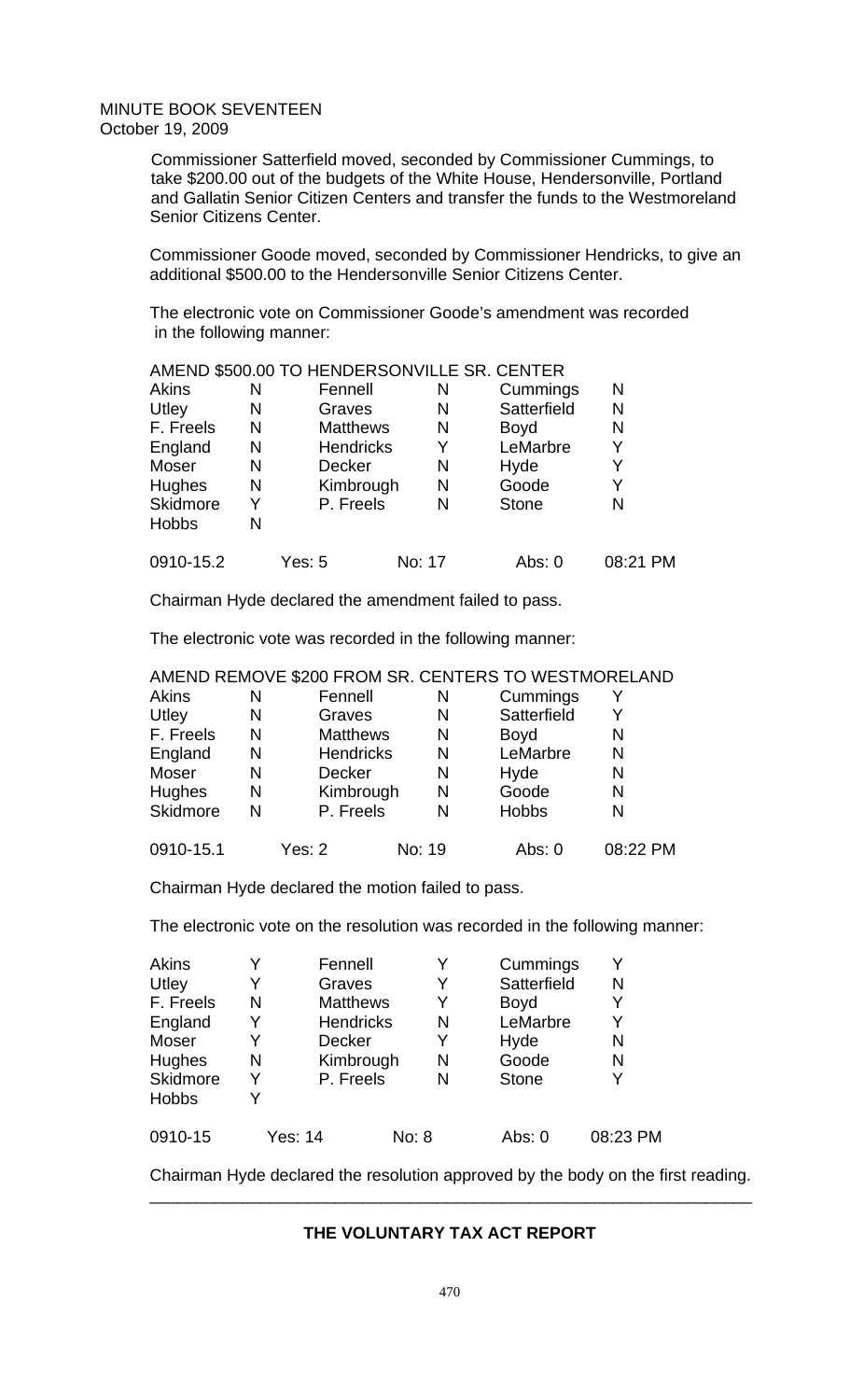The Director of Finance David Lawing reported that no tax contributions were made voluntarily.

Chairman Hyde recognized Commissioner Frank Freels who questioned the City of Hendersonville's assertion that the County had caused a property tax increase. Mr. Lawing responded by saying that the County set its tax rate after hearings and adjustments by the Board of Equalization. The City set its tax rate before such adjustments.

Commissioner Moser introduced the following resolution and moved for approval. Commissioner Hobbs seconded the motion.

\_\_\_\_\_\_\_\_\_\_\_\_\_\_\_\_\_\_\_\_\_\_\_\_\_\_\_\_\_\_\_\_\_\_\_\_\_\_\_\_\_\_\_\_\_\_\_\_\_\_\_\_\_\_\_\_\_\_\_\_\_\_\_\_

## **0910-28 A RESOLUTION APPROPRIATING \$219,576.00 FROM COUNTY GENERAL FUND RESERVE TO VARIOUS FUNDS FOR INSURANCE COSTS**

**BE IT RESOLVED** by the Sumner County Board of County Commissioners meeting in regular session on this the 19<sup>th</sup> day of October, 2009, that this body does hereby appropriate \$219,576.00 from the County General Fund Reserve to the various funds shown on the attached schedule for County insurance costs.

\_\_\_\_\_\_\_\_\_\_\_\_\_\_\_\_\_\_\_\_\_\_\_\_\_\_\_\_\_\_\_\_\_\_\_\_\_\_\_\_\_\_\_\_\_\_\_\_\_\_\_\_\_\_\_\_\_\_\_\_\_\_\_\_

Commissioner Matthews declared a direct conflict of interest and stated that he would abstain from the vote.

The electronic vote was recorded in the following manner:

| <b>Akins</b>  |   | Fennell          |       | Cummings     | Υ        |
|---------------|---|------------------|-------|--------------|----------|
| Utley         | Y | Graves           | Y     | Satterfield  | Y        |
| F. Freels     |   | <b>Matthews</b>  | A     | <b>Boyd</b>  | Y        |
| England       |   | <b>Hendricks</b> | Y     | Moser        | Y        |
| <b>Decker</b> |   | Hyde             | Y     | Hughes       | Y        |
| Kimbrough     | Y | Goode            | Y     | Skidmore     | Y        |
| P. Freels     |   | <b>Stone</b>     | ٧     | <b>Hobbs</b> | Y        |
| 0910-28       |   | <b>Yes: 20</b>   | No: 0 | Abs: 1       | 08:25 PM |

Chairman Hyde declared the resolution approved by the body.

## **CONSENT AGENDA**

 **\_\_\_\_\_\_\_\_\_\_\_\_\_\_\_\_\_\_\_\_\_\_\_\_\_\_\_\_\_\_\_\_\_\_\_\_\_\_\_\_\_\_\_\_\_\_\_\_\_\_\_\_\_\_\_\_\_\_\_\_\_\_\_\_** 

Commissioner Moser introduced the following resolution and moved for approval. Commissioner Frank Freels seconded the motion.

Commissioner Goode declared an indirect conflict of interest in regard to Resolution 0910-23 but stated that he would vote his conscience.

## **0910-16 A RESOLUTION APPROPRIATING \$215,629.02 TO SUMNER COUNTY EMERGENCY MANAGEMENT BUDGET FROM PASS THROUGH GRANT FUNDS**

 **BE IT RESOLVED** by the Sumner County Board of County Commissioners meeting in regular session on this the 19th day of October, 2009 that this body hereby appropriates \$215,629.02 to Sumner County Emergency Management Budget from pass through Grant Funds as shown on the attached schedule.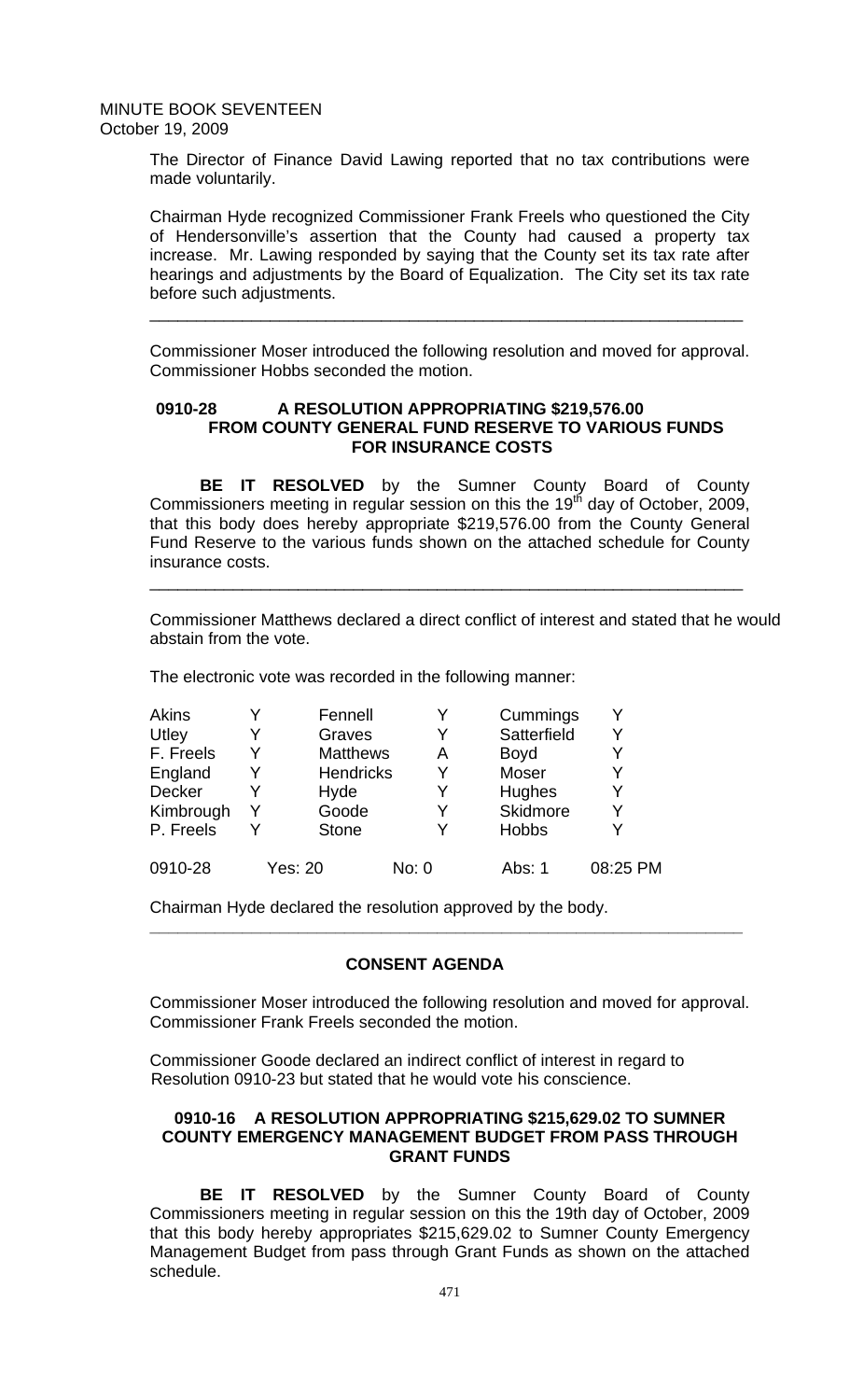## **0910-17 A RESOLUTION APPROPRIATING \$16,079.57 TO SUMNER COUNTY EMERGENCY MANAGEMENT BUDGET TO REIMBURSE VARIOUS AGENCIES FOR KENTUCKY ICE STORM COSTS**

\_\_\_\_\_\_\_\_\_\_\_\_\_\_\_\_\_\_\_\_\_\_\_\_\_\_\_\_\_\_\_\_\_\_\_\_\_\_\_\_\_\_\_\_\_\_\_\_\_\_\_\_\_\_\_\_\_\_\_\_\_\_\_\_

 **BE IT RESOLVED** by the Sumner County Board of County Commissioners meeting in regular session on this the 19th day of October, 2009 that this body hereby appropriates \$16,079.57 to Sumner County Emergency Management Budget Fund (54490-599-143) as pass through funds from TEMA to be used to reimburse various agencies for Kentucky ice storm cleanup as shown on the attached schedule.

# **0910-18 A RESOLUTION APPROPRIATING \$3,205.90 AS PASS-THROUGH FUNDS FROM INSURANCE RECOVERY ACCOUNT TO OTHER EQUIPMENT ACCOUNT WITHIN THE DEPARTMENT OF EMERGENCY MANAGEMENT**

\_\_\_\_\_\_\_\_\_\_\_\_\_\_\_\_\_\_\_\_\_\_\_\_\_\_\_\_\_\_\_\_\_\_\_\_\_\_\_\_\_\_\_\_\_\_\_\_\_\_\_\_\_\_\_\_\_\_\_\_\_\_\_\_

**BE IT RESOLVED** by the Sumner County Board of County Commissioners meeting in regular session on this the 19<sup>th</sup> day of October, 2009, that this body hereby appropriates \$3,205.90 as pass-through funds from Insurance Recovery Account to other Equipment Account within the department of Emergency Management as shown on the attached schedule.

\_\_\_\_\_\_\_\_\_\_\_\_\_\_\_\_\_\_\_\_\_\_\_\_\_\_\_\_\_\_\_\_\_\_\_\_\_\_\_\_\_\_\_\_\_\_\_\_\_\_\_\_\_\_\_\_\_\_\_\_\_\_\_\_

# **0910-19 A RESOLUTION APPROPRIATING \$85,840.00 FROM THE MEMORIAL FOUNDATION GRANT ACCOUNT TO THE HEALTH EQUIPMENT ACCOUNT OF THE OFFICE OF EMERGENCY MEDICAL SERVICES**

**BE IT RESOLVED** by the Sumner County Board of County Commissioners meeting in regular session on this the 19<sup>th</sup> day of October, 2009 that this body hereby appropriates \$85,840.00 from the Memorial Foundation Grant donation to the Health Equipment Account as funding for cardiac monitors as shown on the attachment schedule.

## **0910-20 A RESOLUTION APPROPRIATING \$121,593.91 AS PASS-THROUGH FUNDS FROM THE LIBRARY BOOK RESERVE ACCOUNT TO THE LIBRARY BOOKS EXPENSE ACCOUNTS**

\_\_\_\_\_\_\_\_\_\_\_\_\_\_\_\_\_\_\_\_\_\_\_\_\_\_\_\_\_\_\_\_\_\_\_\_\_\_\_\_\_\_\_\_\_\_\_\_\_\_\_\_\_\_\_\_\_\_\_\_\_\_\_\_

**BE IT RESOLVED** by the Sumner County Board of County Commissioners meeting in regular session on this the 19 $^{th}$  day of October, 2009 that this body hereby appropriates \$121,593.91 as pass-through funds from the Library Book Reserve Account to Library Books Expense Accounts as shown on the attached schedule.

\_\_\_\_\_\_\_\_\_\_\_\_\_\_\_\_\_\_\_\_\_\_\_\_\_\_\_\_\_\_\_\_\_\_\_\_\_\_\_\_\_\_\_\_\_\_\_\_\_\_\_\_\_\_\_\_\_\_\_\_\_\_\_\_

#### **0910-21 A RESOLUTION APPROPRIATING \$113,004.82 AS PASS-THROUGH FUNDS FROM THE PORTLAND LIBRARY DONATION RESERVE ACCOUNT TO THE PORTLAND CONTRIBUTIONS EXPENSE LINE ACCOUNT**

**BE IT RESOLVED** by the Sumner County Board of County Commissioners meeting in regular session on this the 19 $<sup>th</sup>$  day of October, 2009</sup> that this body hereby appropriates \$113,004.82 as pass-through funds from the Portland Library Donation Reserve Account to Portland Contributions Expense Line Account as shown on the attached schedule.

\_\_\_\_\_\_\_\_\_\_\_\_\_\_\_\_\_\_\_\_\_\_\_\_\_\_\_\_\_\_\_\_\_\_\_\_\_\_\_\_\_\_\_\_\_\_\_\_\_\_\_\_\_\_\_\_\_\_\_\_\_\_\_\_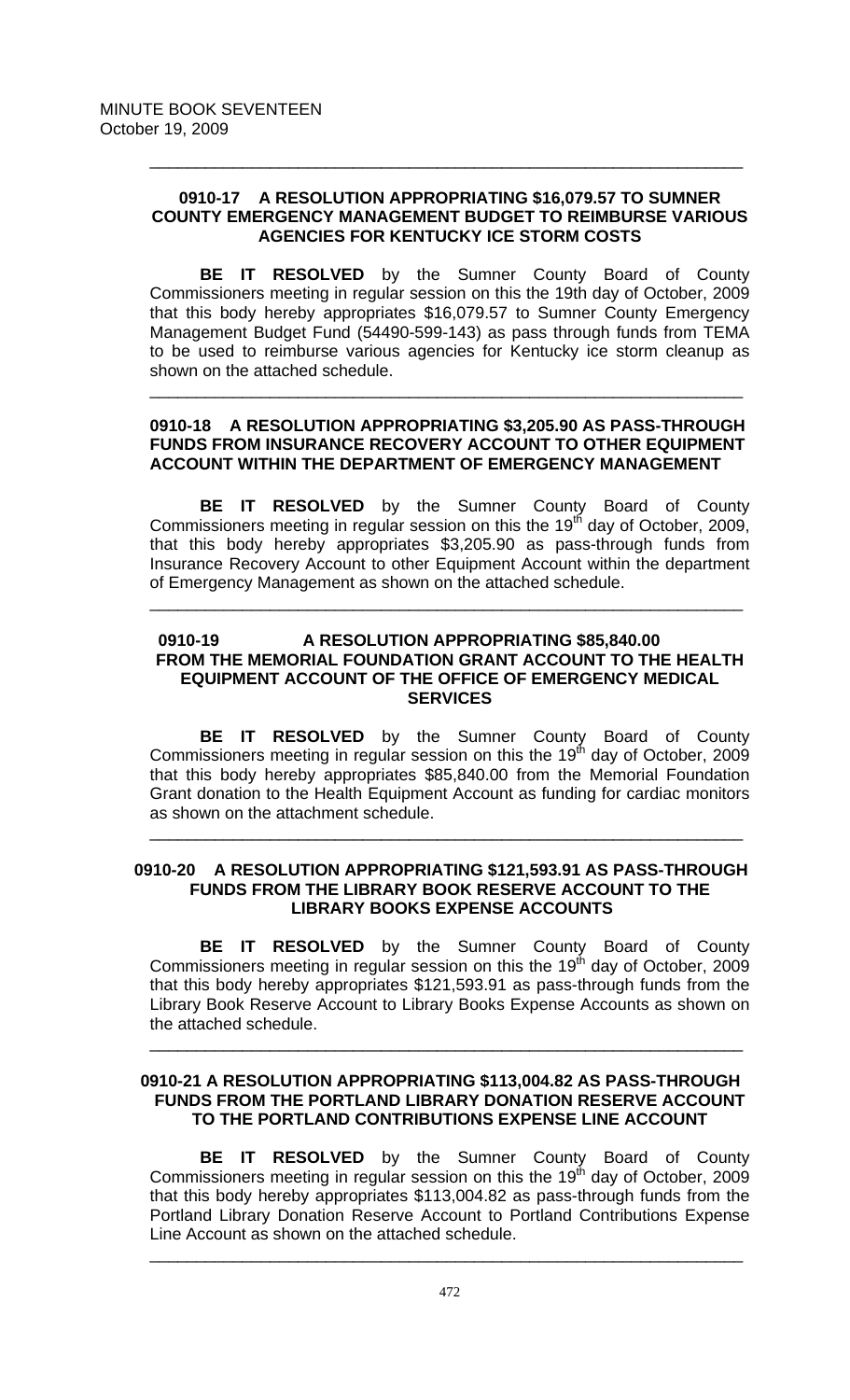## **0910-22 A RESOLUTION APPROPRIATING \$390,355.50 AS PASS-THROUGH FUNDS FROM HOME GRANT AS A CONTINUING APPROPRIATION FROM FISCAL YEAR 2009 TO THE BUDGET OF THE FINANCE DEPARTMENT**

**BE IT RESOLVED** by the Sumner County Board of County Commissioners meeting in regular session on this the  $19<sup>th</sup>$  day of October, 2009, that this body hereby appropriates \$390,355.50 from Home Grant funds as part of the appropriation from fiscal year 2009 as shown on the attached schedule.

\_\_\_\_\_\_\_\_\_\_\_\_\_\_\_\_\_\_\_\_\_\_\_\_\_\_\_\_\_\_\_\_\_\_\_\_\_\_\_\_\_\_\_\_\_\_\_\_\_\_\_\_\_\_\_\_\_\_\_\_\_\_\_\_

## **0910-23 A RESOLUTION APPROVING THE FISCAL YEAR 2009-2010 SUMNER COUNTY BOARD OF EDUCATION FEDERAL PROJECTS BUDGET AMENDMENTS AND APPROPRIATING AND/OR TRANSFERRING SUCH FUNDS AS REQUIRED**

 **BE IT RESOLVED** by the Sumner County Board of County Commissioners meeting in regular session on this the 19<sup>th</sup> day of October, 2009 that this body hereby approves the 2009-2010 Sumner County Board Federal Projects Budget Amendments and appropriates and/or transfers such funds among the various accounts as shown on the attached schedule which is hereby incorporated as a part of this resolution.

\_\_\_\_\_\_\_\_\_\_\_\_\_\_\_\_\_\_\_\_\_\_\_\_\_\_\_\_\_\_\_\_\_\_\_\_\_\_\_\_\_\_\_\_\_\_\_\_\_\_\_\_\_\_\_\_\_\_\_\_\_\_\_\_

#### **0910-24 A RESOLUTION APPROPRIATING \$2,500.00 IN PASS THROUGH FUNDS FROM THE CITY OF GALLATIN TO THE DRUG COURT FUND**

 **BE IT RESOLVED** by the Sumner County Board of County Commissioners meeting in regular session on this the 19<sup>th</sup> day of October, 2009, that this body hereby appropriates \$2,500.00 in pass through funds from the City of Gallatin to the Drug Court as shown on the attached schedule.

\_\_\_\_\_\_\_\_\_\_\_\_\_\_\_\_\_\_\_\_\_\_\_\_\_\_\_\_\_\_\_\_\_\_\_\_\_\_\_\_\_\_\_\_\_\_\_\_\_\_\_\_\_\_\_\_\_\_\_\_\_\_\_\_

## **0910-25 A RESOLUTION APPROPRIATING \$2,906.13 FROM OTHER FEDERALREVENUE TO LAW ENFORCEMENT SUPPLIES ACCOUNT FOR THE SHERIFF'S OFFICE**

 **BE IT RESOLVED** by the Sumner County Board of County Commissioners meeting in regular session on this the 19<sup>th</sup> day of October, 2009, that this body does hereby appropriates \$2,906.13 from other Federal Revenue to Law Enforcement Supplies Account for the Sherriff's Office as shown on the attached document.

# **0910-26 A RESOLUTION APPROPRIATING \$61,773.00 FROM ARRA GRANT ACCOUNT TO VARIOUS ACCOUNTS FOR THE SHERIFF'S OFFICE**

\_\_\_\_\_\_\_\_\_\_\_\_\_\_\_\_\_\_\_\_\_\_\_\_\_\_\_\_\_\_\_\_\_\_\_\_\_\_\_\_\_\_\_\_\_\_\_\_\_\_\_\_\_\_\_\_\_\_\_\_\_\_\_\_

**BE IT RESOLVED** by the Sumner County Board of County Commissioners meeting in regular session on this the 19<sup>th</sup> day of October, 2009, that this body does hereby appropriates \$61,773.00 from ARRA Grant Account to Various Accounts for the Sherriff's Office as shown on the attached document. \_\_\_\_\_\_\_\_\_\_\_\_\_\_\_\_\_\_\_\_\_\_\_\_\_\_\_\_\_\_\_\_\_\_\_\_\_\_\_\_\_\_\_\_\_\_\_\_\_\_\_\_\_\_\_\_\_\_\_\_\_\_\_\_

## **0910-27 A RESOLUTION TO REQUEST UNCLAIMED BALANCE OF ACCOUNTS REMITTED TO STATE TREASURER UNDER UNCLAIMED PROPERTY ACT**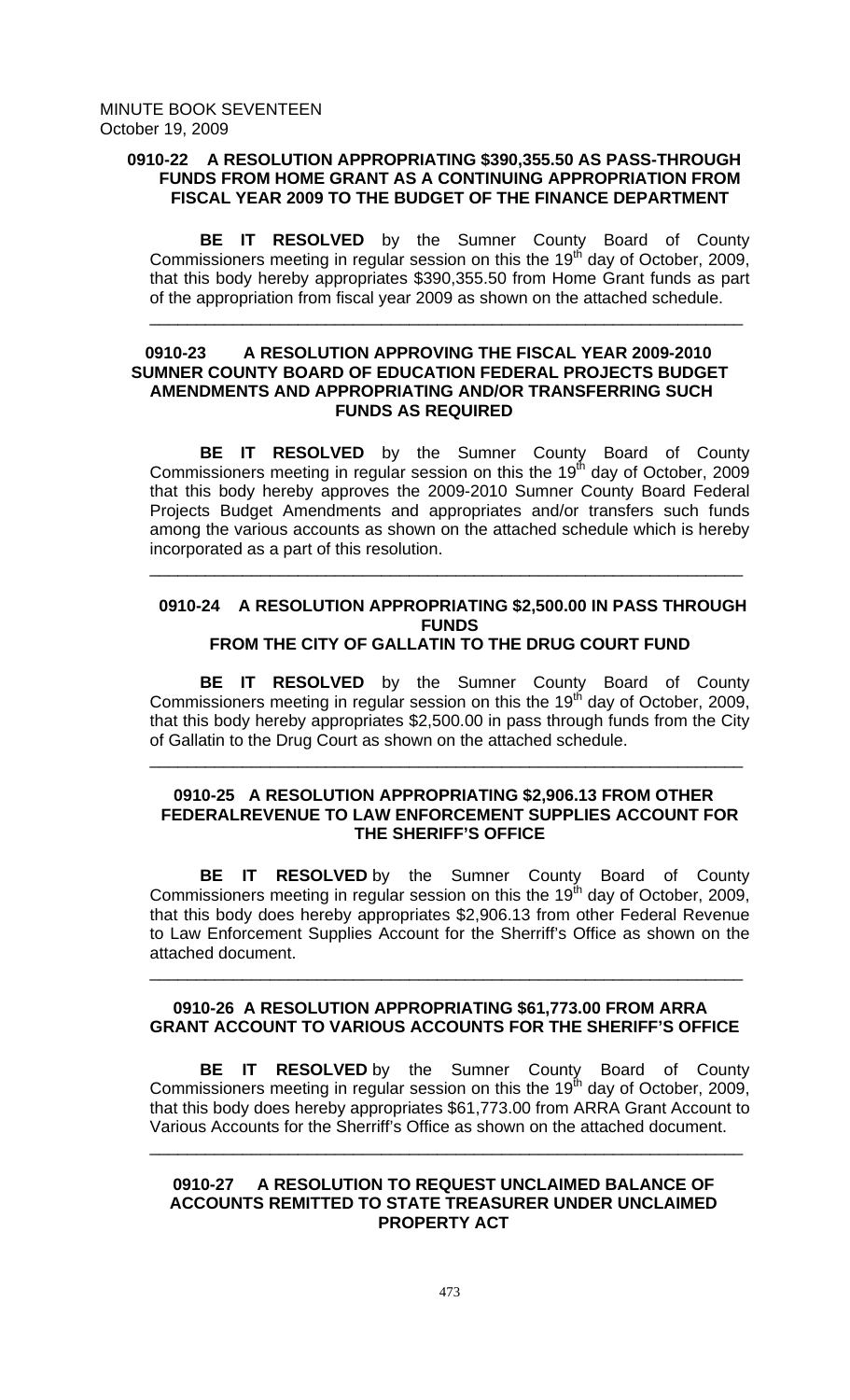**WHEREAS,** Tennessee Code Annotated Section 66-29-102 and Section 66-29-123, as amended by Public Chapter 401, Acts of 1985, provide that a municipality or county in Tennessee may request payment for the unclaimed balance of funds reported and remitted by or on behalf of the local government and it agencies if it exceeds \$100, less a proportionate share of the cost of administering the program; and

**WHEREAS,** Sumner County and/or its agencies have remitted unclaimed accounts to the State Treasurer in accordance with the Uniform Disposition of Unclaimed Property Act; and

**WHEREAS,** Sumner County agrees to meet all of the requirements of Tennessee Code Annotated Section 66-29-101 et seq. and to accept liability for future claims against accounts represented in funds paid to it and to submit and annual report of claims received on these accounts to the State Treasurer by September 1 each year; and

**WHEREAS,** it is agreed that this local government will retain a sufficient amount to insure prompt payment of allowed claims without deduction for administrative costs or service charge and that the balance of funds will be deposited in this local government's general fund.

 **THEREFORE, BE IT RESOLVED** that the Sumner County Board of Commissioners of Sumner County requests the State Treasurer to pay the unclaimed balance of funds to it in accordance with the provisions of Tennessee Code Annotated Section 66-29-121. A list of remittances made by or on behalf of the local government and its agencies is attached.

 I hereby certify that this is a true and exact copy of the foregoing resolution which was approved and adopted at a meeting held on the 19<sup>th</sup> day of October, 2009, original which is on file in this office. I further certify that the Sumner County Board of Commissioners consists of twenty-four (24) members, and that \_\_\_\_\_\_\_\_\_\_\_ members voted in favor of the resolution.

# **0910-29 A RESOLUTION APPROVING THE EMPLOYMENT EXEMPTIONS**

\_\_\_\_\_\_\_\_\_\_\_\_\_\_\_\_\_\_\_\_\_\_\_\_\_\_\_\_\_\_\_\_\_\_\_\_\_\_\_\_\_\_\_\_\_\_\_\_\_\_\_\_\_\_\_\_\_\_\_\_\_\_\_\_

**BE IT RESOLVED** by the Sumner County Board of County Commissioners meeting in regular session on this the 19 $<sup>th</sup>$  day of October, 2009</sup> that this body does hereby approve the following employment exemptions which provide no budgetary changes yet are an exemption to the policies of this body:

Election commission – Replace two full-time positions with two full-time positions.

Portland Library – Replace one full-time position with one full-time position

Hendersonville Library – Replace one full-time position with 2 part-time positions and promote one employee to another position with an existing fulltime employee, and then replacing that position with a full-time employee.

\_\_\_\_\_\_\_\_\_\_\_\_\_\_\_\_\_\_\_\_\_\_\_\_\_\_\_\_\_\_\_\_\_\_\_\_\_\_\_\_\_\_\_\_\_\_\_\_\_\_\_\_\_\_\_\_\_\_\_\_\_\_\_\_

## **0910-30 A RESOLUTION AMENDING THE SUMNER COUNTY PURCHASING POLICY**

**NOW, THEREFORE BE IT RESOLVED** by the Sumner County Board of County Commissioners meeting in regular session on this the 19<sup>th</sup> day of October, 2009, that this body does hereby amend the Sumner County Purchasing Policies as attached herewith as exhibit A: